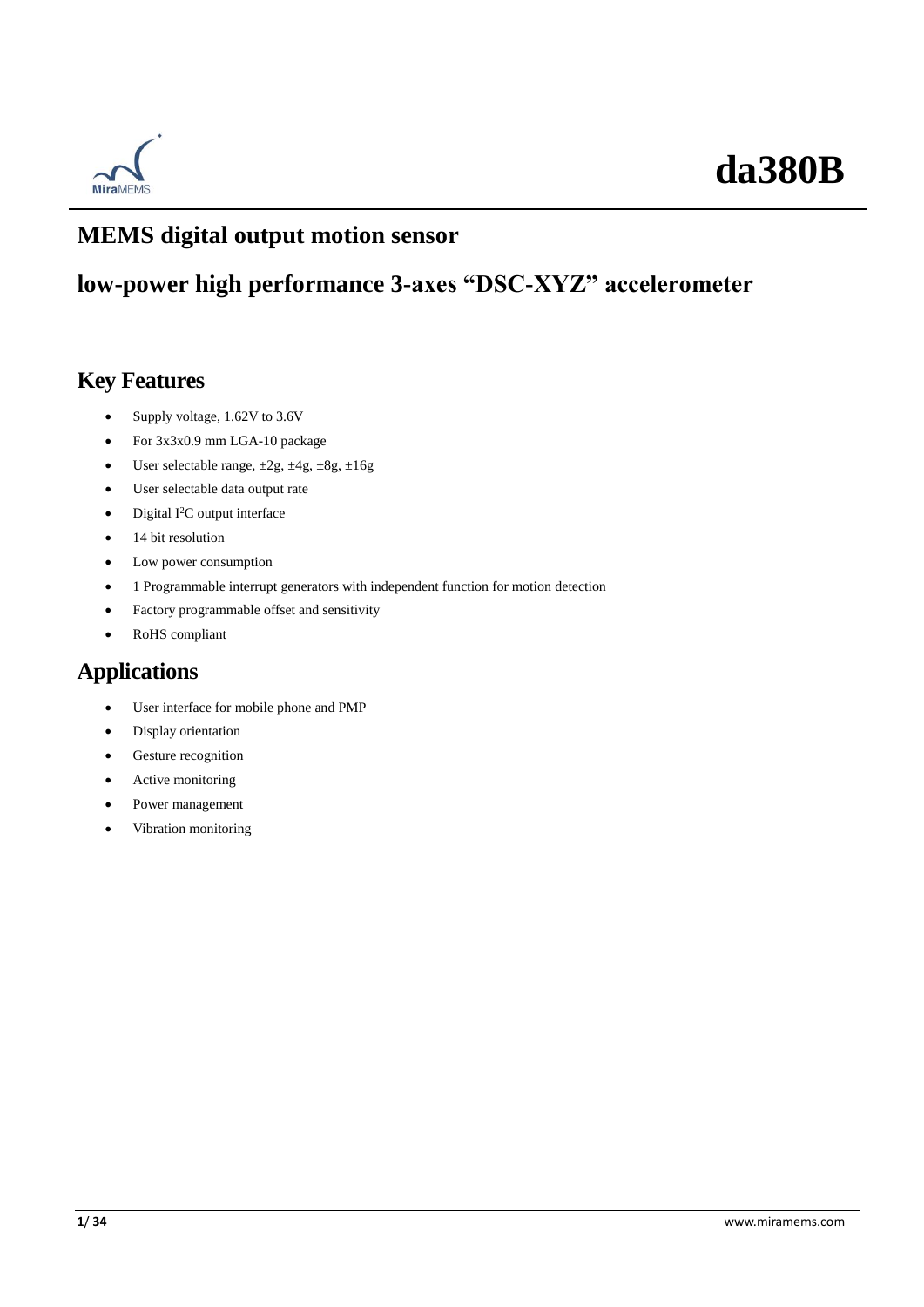### **Product Overview**

The da380B sensor is a low power high performance capacitive three-axis linear accelerometer developed by micro-machined technology. The device is available in a 3x3x0.9 mm land grid array (LGA) and it is guaranteed to operate over an extended temperature range from -40 $\degree$ C to +85 $\degree$ C. The sensor element is fabricated by single crystal silicon with DRIE process and is protected by hermetically sealed silicon cap from the environment. The device features user selectable full scale of  $\pm 2g/\pm 4g/\pm 8g/\sqrt{g}$  $\pm 16$ g measurement range with data output rate from 1Hz to 1 kHz with signal condition, temperature compensation, motion detection imbedded. The da380B has a power-down mode that makes it good for handset power management. Flexible interrupt provided greatly simplify the algorithm for various motion status detections. Standard I2C interface is used to communicate with the chip.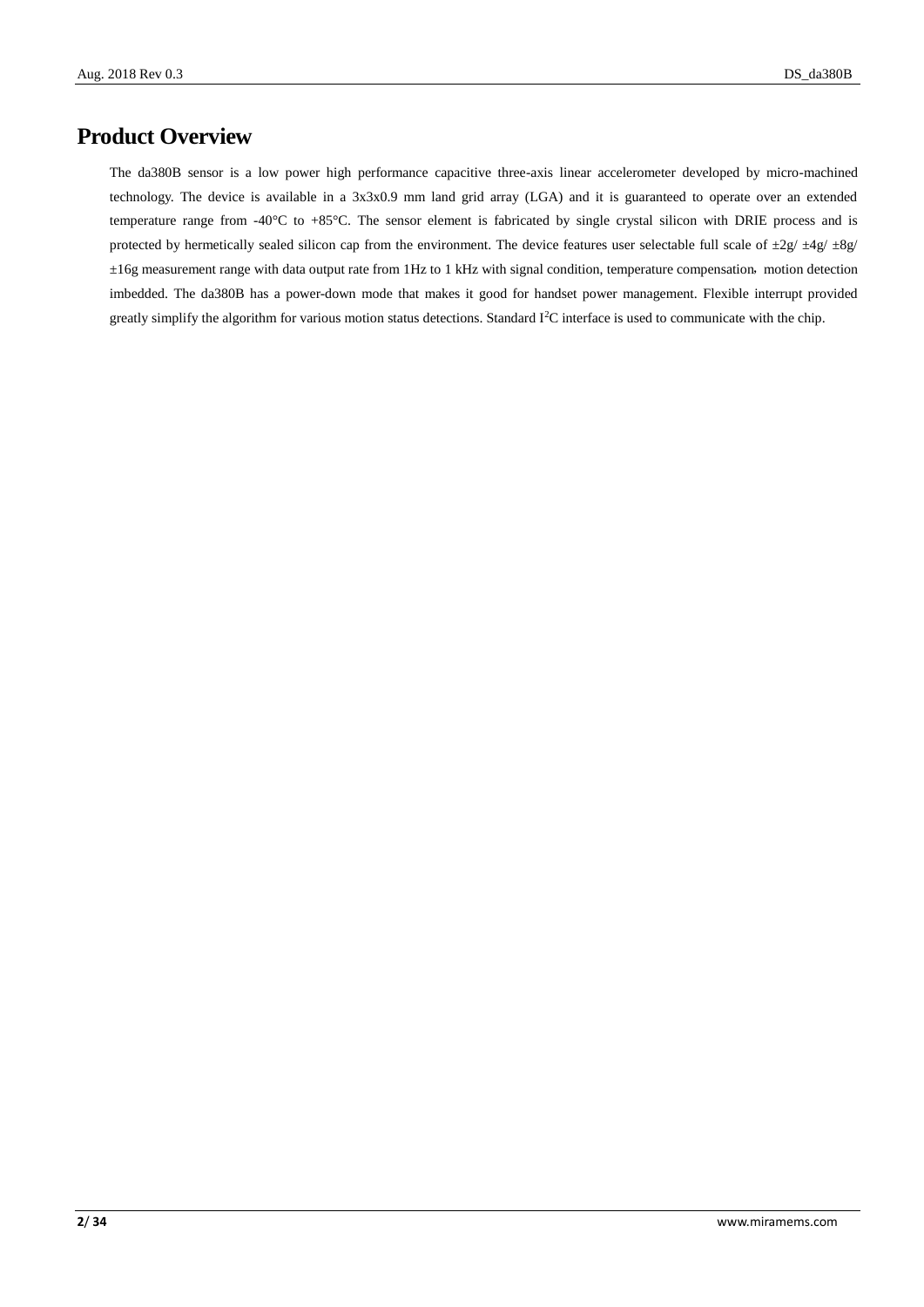### **Content**

| 1. |        |  |
|----|--------|--|
|    | 1.1.   |  |
|    | 1.2.   |  |
| 2. |        |  |
|    | 2.1.   |  |
|    | 2.2.   |  |
|    | 2.3.   |  |
| 3. |        |  |
|    | 3.1.   |  |
|    | 3.1.1. |  |
|    | 3.2.   |  |
|    | 3.2.1. |  |
| 4. |        |  |
|    | 4.1.   |  |
|    | 4.1.1. |  |
|    | 4.1.2. |  |
|    | 4.2.   |  |
|    | 4.2.1. |  |
|    | 4.2.2. |  |
|    | 4.2.3. |  |
|    | 4.3.   |  |
|    | 4.3.1. |  |
|    | 4.3.2. |  |
|    | 4.3.3. |  |
|    | 4.3.4. |  |
|    | 4.3.5. |  |
| 5. |        |  |
| 6. |        |  |
| 7. |        |  |
|    | 7.1.   |  |
|    | 7.2.   |  |
|    | 7.3.   |  |
|    | 7.4.   |  |
|    | 7.5.   |  |
|    | 7.6.   |  |
|    | 7.7.   |  |
|    | 7.8.   |  |
|    | 7.9.   |  |
|    | 7.10.  |  |
|    | 7.11.  |  |
|    | 7.12.  |  |
|    | 7.13.  |  |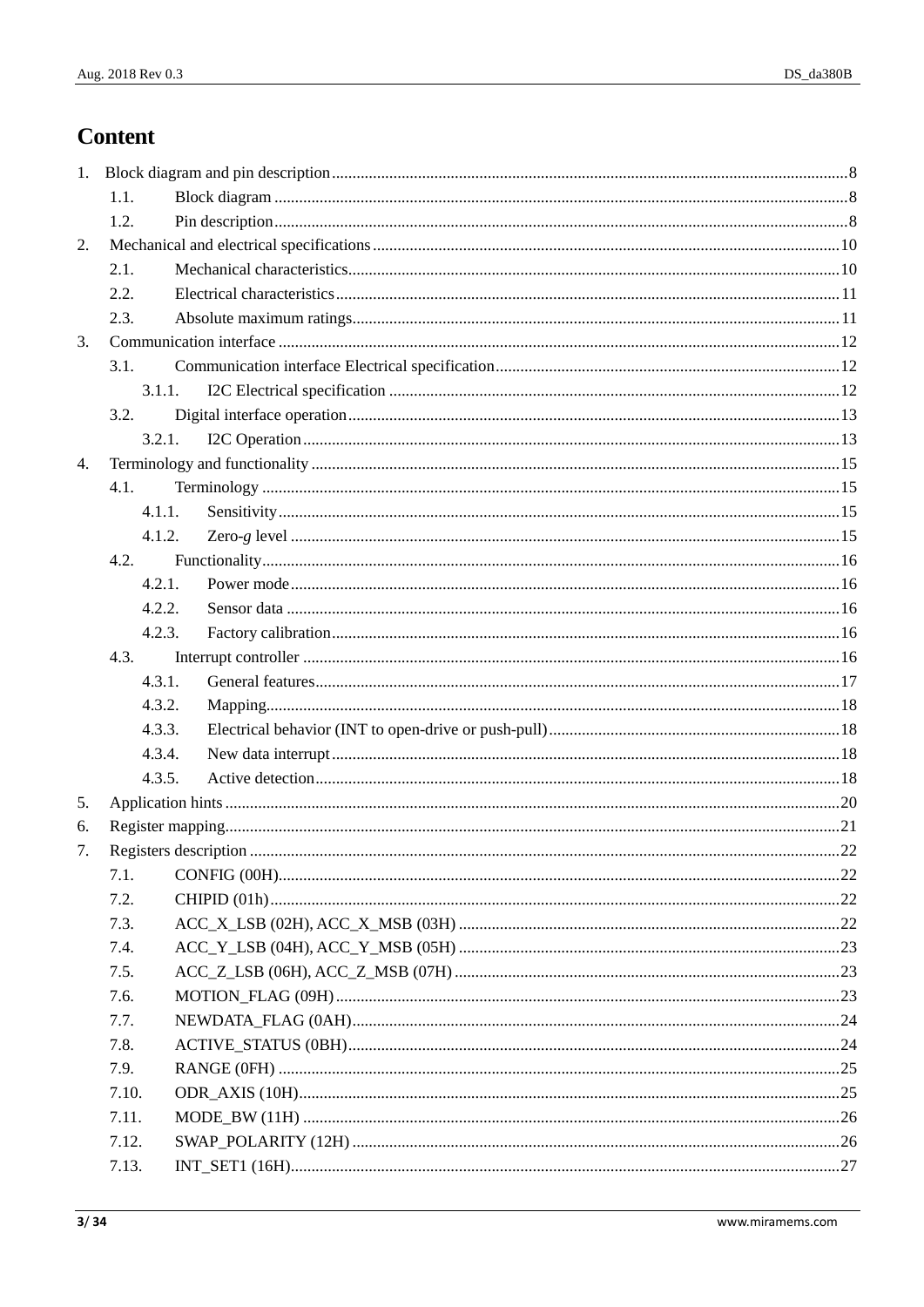|    | 7.14. |  |
|----|-------|--|
|    | 7.15. |  |
|    | 7.16. |  |
|    | 7.17. |  |
|    | 7.18. |  |
|    | 7.19. |  |
|    | 7.20. |  |
| 8. |       |  |
|    | 8.1   |  |
|    | 8.2.  |  |
|    |       |  |
|    |       |  |
|    |       |  |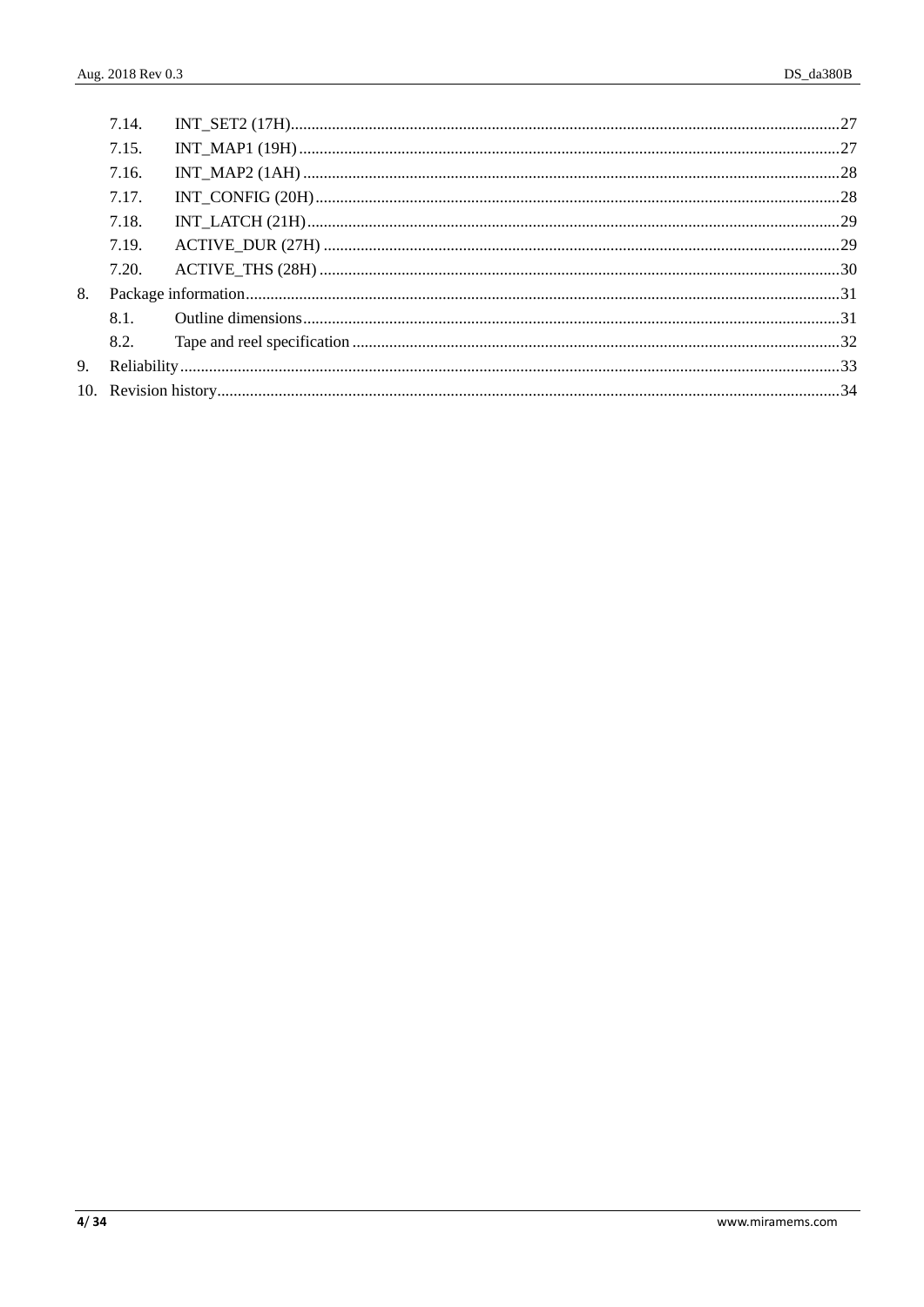### List of tables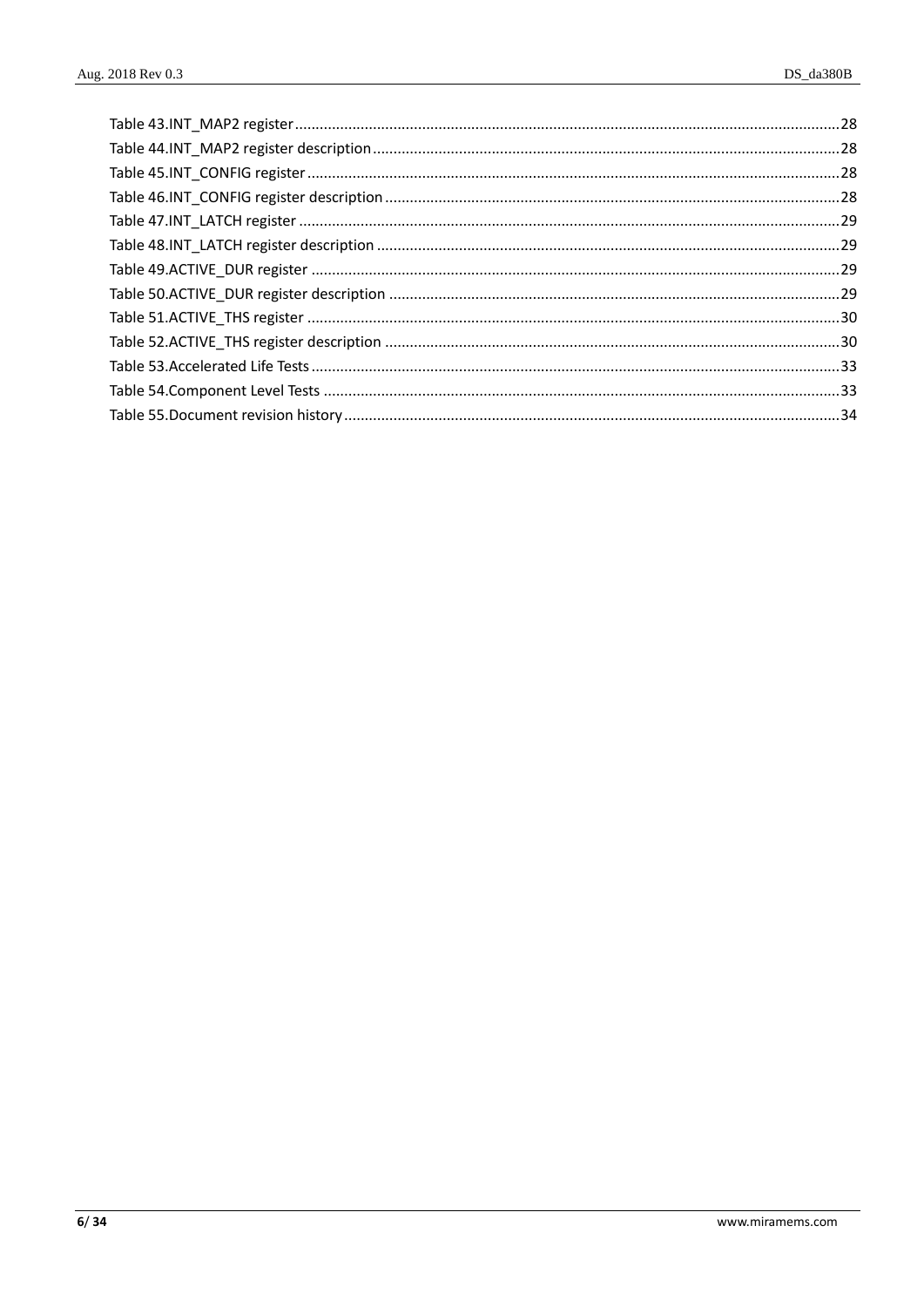## List of figures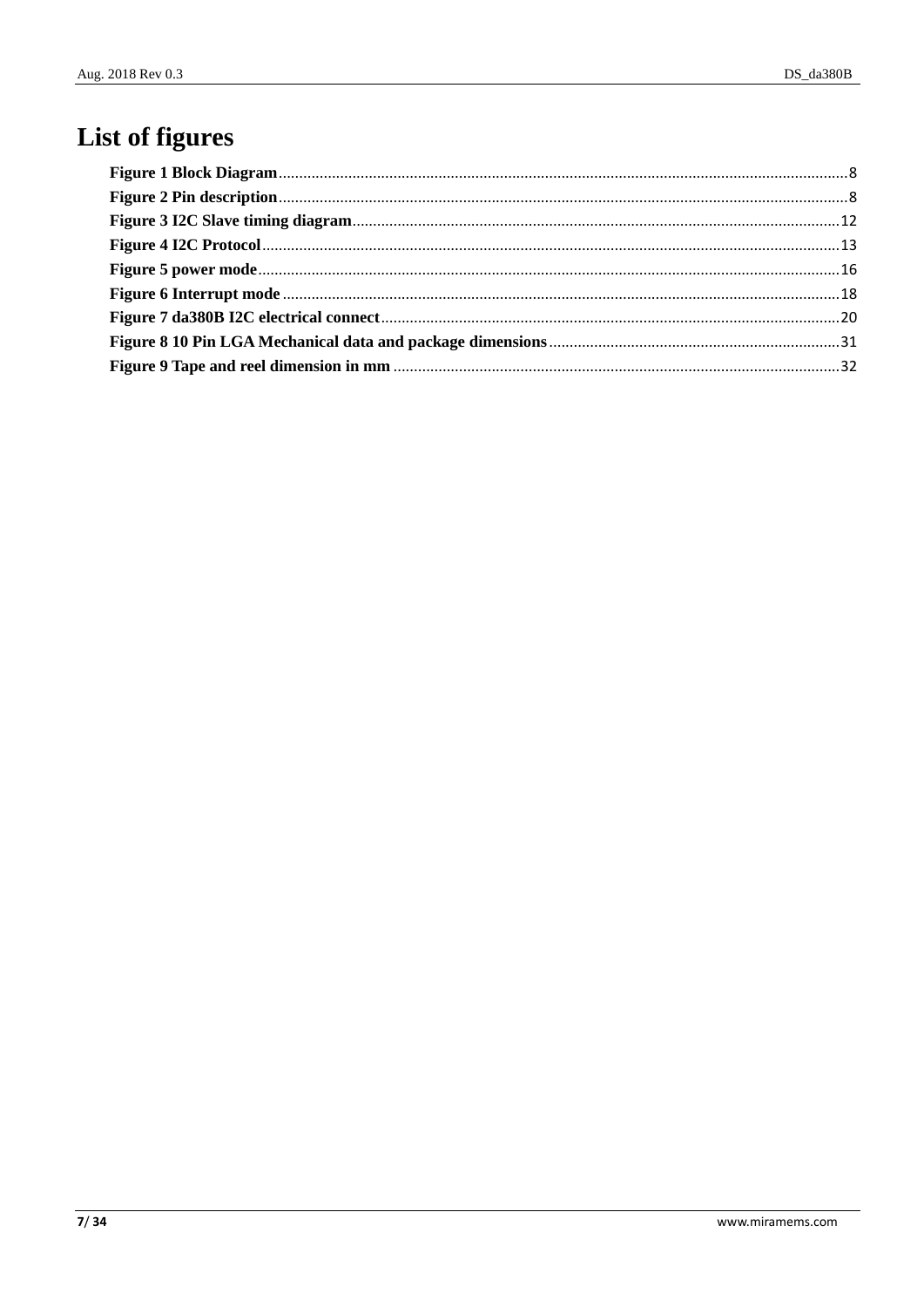# <span id="page-7-0"></span>**1. Block diagram and pin description**

### <span id="page-7-1"></span>**1.1.Block diagram**



**Figure 1 Block Diagram**

## <span id="page-7-3"></span><span id="page-7-2"></span>**1.2.Pin description**



<span id="page-7-4"></span>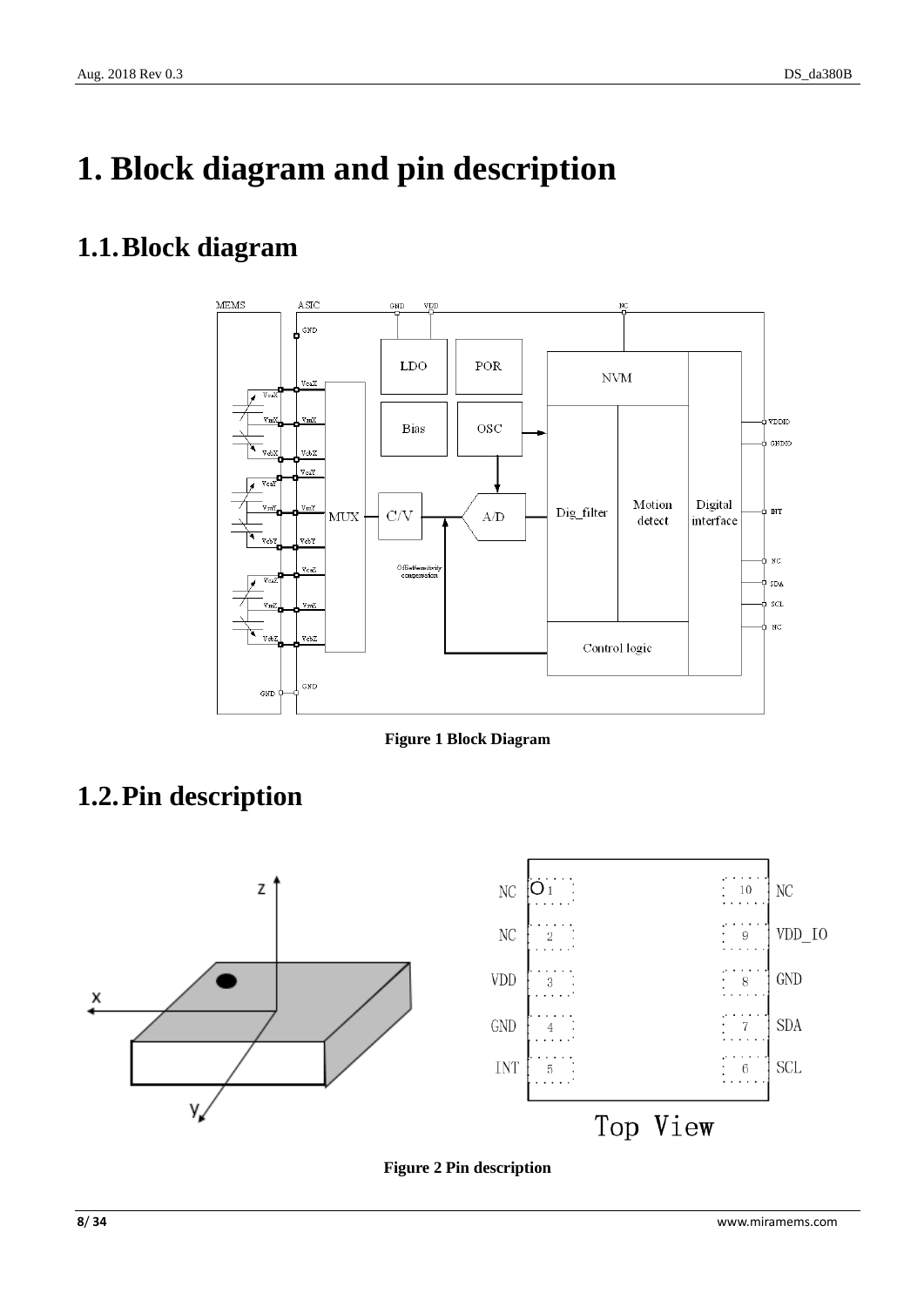#### <span id="page-8-0"></span>**Table 1.Pin description**

| $\text{Pin}\#$ | <b>Name</b> | I/O Type    | <b>Function</b>                   |  |
|----------------|-------------|-------------|-----------------------------------|--|
|                | NC          |             | NO internal connection            |  |
| $\overline{2}$ | NC          |             | NO internal connection            |  |
| 3              | <b>VDD</b>  | Supply      | Power supply                      |  |
| 4              | <b>GND</b>  | Ground      | Ground supply                     |  |
| 5              | <b>INT</b>  | Digital out | Interrupt pin                     |  |
| 6              | <b>SCL</b>  | Digital in  | I2C serial clock                  |  |
| 7              | <b>SDA</b>  | Digital I/O | I2C serial data input/output(SDA) |  |
| 8              | <b>GND</b>  | Ground      | Ground supply                     |  |
| 9              | VDD_IO      | Supply      | Power supply for I/O pins         |  |
| 10             | NC          |             | NO internal connection            |  |

**NOTE:** NC- NO internal connection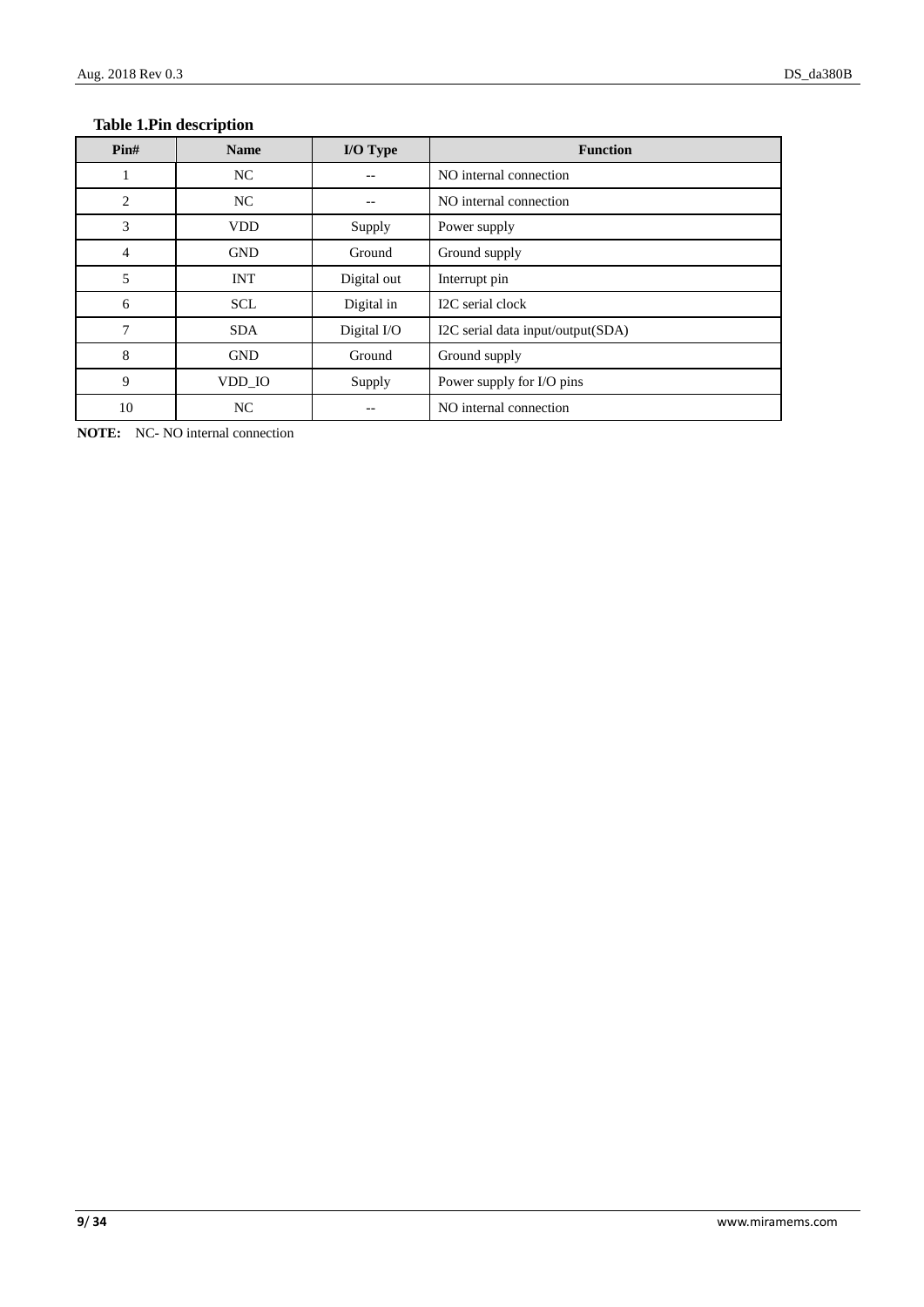# <span id="page-9-0"></span>**2. Mechanical and electrical specifications**

## <span id="page-9-1"></span>**2.1.Mechanical characteristics**

<span id="page-9-2"></span>**Table 2.Mechanical characteristic**

| <b>Symbol</b> | <b>Parameter</b>                     | <b>Test conditions</b>         | Min   | <b>Type</b> | <b>Max</b> | Unit             |
|---------------|--------------------------------------|--------------------------------|-------|-------------|------------|------------------|
|               | Measurement range                    | FS bit set to 00               |       | $\pm 2$     |            | g                |
|               |                                      | FS bit set to 01               |       | ±4          |            | g                |
| <b>FS</b>     |                                      | FS bit set to 10               |       | ±8          |            | g                |
|               |                                      | FS bit set to 11               |       | ±16         |            | g                |
|               | Sensitivity                          | FS bit set to 00               |       | 4096        |            | LSB/g            |
|               |                                      | FS bit set to 01               |       | 2048        |            | LSB/g            |
| So            |                                      | FS bit set to 10               |       | 1024        |            | LSB/g            |
|               |                                      | FS bit set to 11               |       | 512         |            | LSB/g            |
| <b>TCSo</b>   | Sensitivity change vs. temperature   | FS bit set to 00               |       | $\pm 0.01$  |            | %/ $\mathcal{C}$ |
| Tyoff         | Typical zero-g level offset accuracy |                                |       | ±70         |            | mg               |
| Tcoff         | Zero-g level change vs. temperature  | Max delta from 25 $\mathbb{C}$ |       | $\pm 0.6$   |            | mg/C             |
| Noise         | XYZ RMS noise                        | FS bit set to 00,              |       |             |            |                  |
|               |                                      | normal mode,                   |       | 1.5         |            | mg               |
|               |                                      | $BW = 100 Hz$                  |       |             |            |                  |
| Top           | Operation temperature range          |                                | $-40$ |             | 85         | $\mathfrak{C}$   |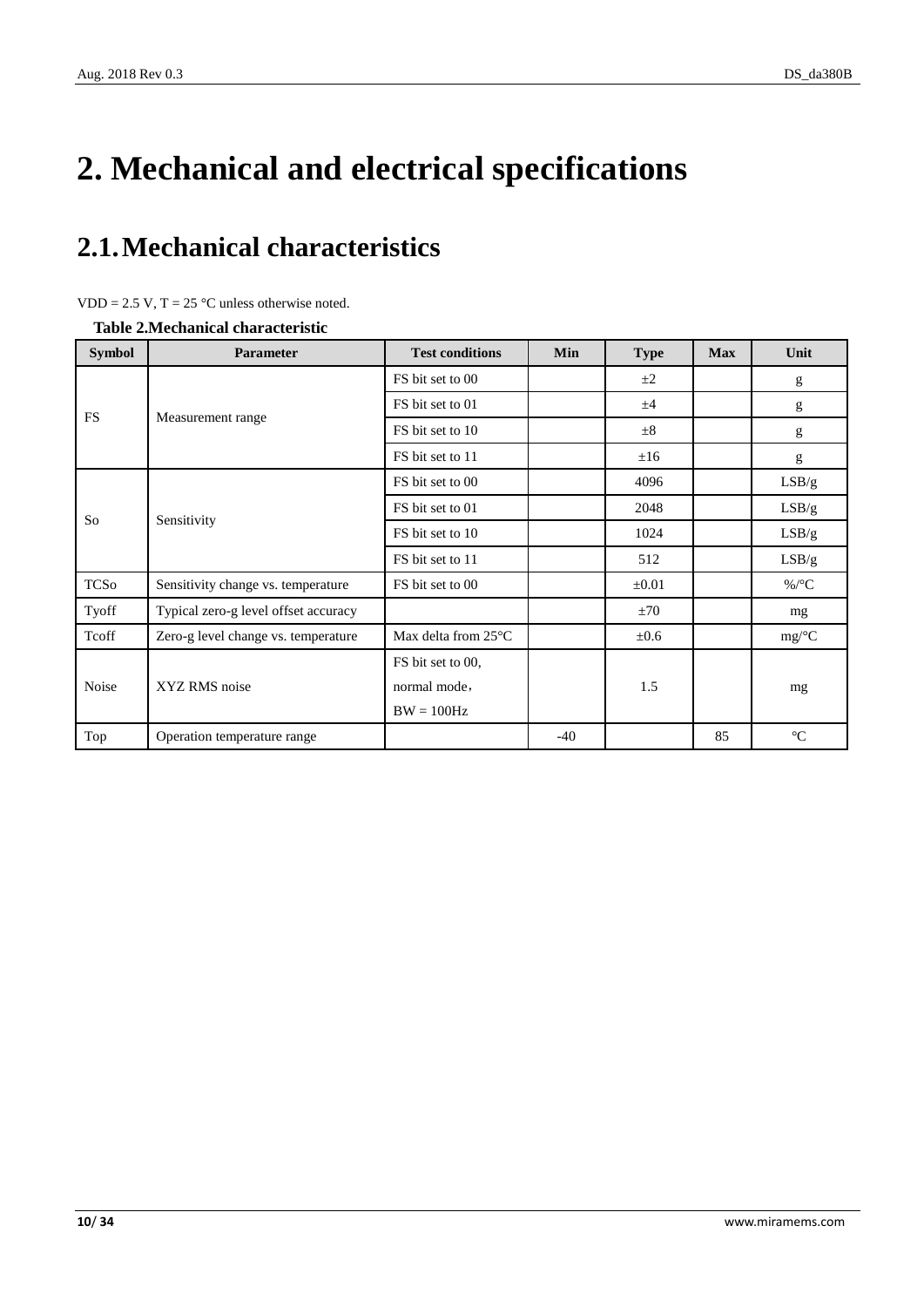## <span id="page-10-0"></span>**2.2.Electrical characteristics**

|  | $Vdd = 2.5 V$ , T = 25 °C unless otherwise noted |
|--|--------------------------------------------------|
|  |                                                  |

<span id="page-10-2"></span>

| <b>Table 3. Electrical characteristics</b> |  |
|--------------------------------------------|--|
|--------------------------------------------|--|

| <b>Symbol</b> | <b>Parameter</b>                    | <b>Test conditions</b>              | Min                     | Typ. | <b>Max</b>               | Unit |
|---------------|-------------------------------------|-------------------------------------|-------------------------|------|--------------------------|------|
| <b>VDD</b>    | Supply voltage                      |                                     | 1.62                    | 2.5  | 3.6                      | V    |
| VDD_IO        | I/O Pins supply voltage             |                                     | 1.62                    |      | <b>VDD</b>               | V    |
| <b>IDD</b>    | current consumption in normal mode  | Top= $25^{\circ}$ C,<br>$ODR=125Hz$ |                         | 95   |                          | uA   |
| IDD_SM        | current consumption in suspend mode | Top= $25^{\circ}$ C                 |                         | 0.7  |                          | uA   |
| <b>TVDD</b>   | VDD&VDDIO power up time             |                                     |                         |      | 100                      | ms   |
| VIH           | Digital high level input voltage    | I2C                                 | $0.7*Vdd$ <sub>IO</sub> |      |                          | V    |
| VIL           | Digital low level input voltage     | I2C                                 |                         |      | $0.3*Vdd$ IO             | V    |
| <b>VOH</b>    | high level output voltage           |                                     | $0.9*Vdd$ IO            |      |                          | V    |
| <b>VOL</b>    | Low level output voltage            |                                     |                         |      | $0.1*Vdd$ <sub>-IO</sub> | V    |
| <b>BW</b>     | System bandwidth                    |                                     | 100                     |      | 500                      | Hz   |
| <b>ODR</b>    | Output data rate                    |                                     | $\mathbf{1}$            |      | 1000                     | Hz   |
| TWU           | Wake-up time                        | From stand-by                       |                         | 1    |                          | ms   |
| <b>TSU</b>    | Start-up time                       | From power off                      |                         | 3    |                          | ms   |
| <b>PSRR</b>   | Power Supply Rejection Rate         | Top= $25^{\circ}$ C                 |                         |      | 20                       | mg/V |

## <span id="page-10-1"></span>**2.3.Absolute maximum ratings**

Stresses below those listed as "absolute maximum ratings" may cause permanent damage to the device. This is a stress rating only and functional operation of the device under these conditions is not implied. Exposure to maximum rating conditions for extended periods may affect device reliability.

#### <span id="page-10-3"></span>**Table 4.Absolute maximum ratings**

| <b>Parameter</b>        | <b>Test conditions</b> | Min    | <b>Max</b>   | Unit |
|-------------------------|------------------------|--------|--------------|------|
| Storage Temperature     |                        | $-45$  | 125          | °C   |
| Supply Voltage VDD      | Supply pins            | $-0.3$ | 4.25         |      |
| Supply Voltage VDD_IO   | Logic pins             | $-0.3$ | Vdd $IO+0.3$ |      |
| <b>ESD</b> Rating       | $HMB, R=1.5k, C=100pF$ |        | $+2$         | kV   |
| <b>Mechanical Shock</b> | Duration<200us         |        | 10,000       | g    |

*Note: Supply voltage on any pin should never exceed 4.25V*

 $\circledast$  This is a mechanical shock sensitive device, improper handling can cause permanent damages to the part.

This is an ESD sensitive device, improper handling can cause permanent damages to the part.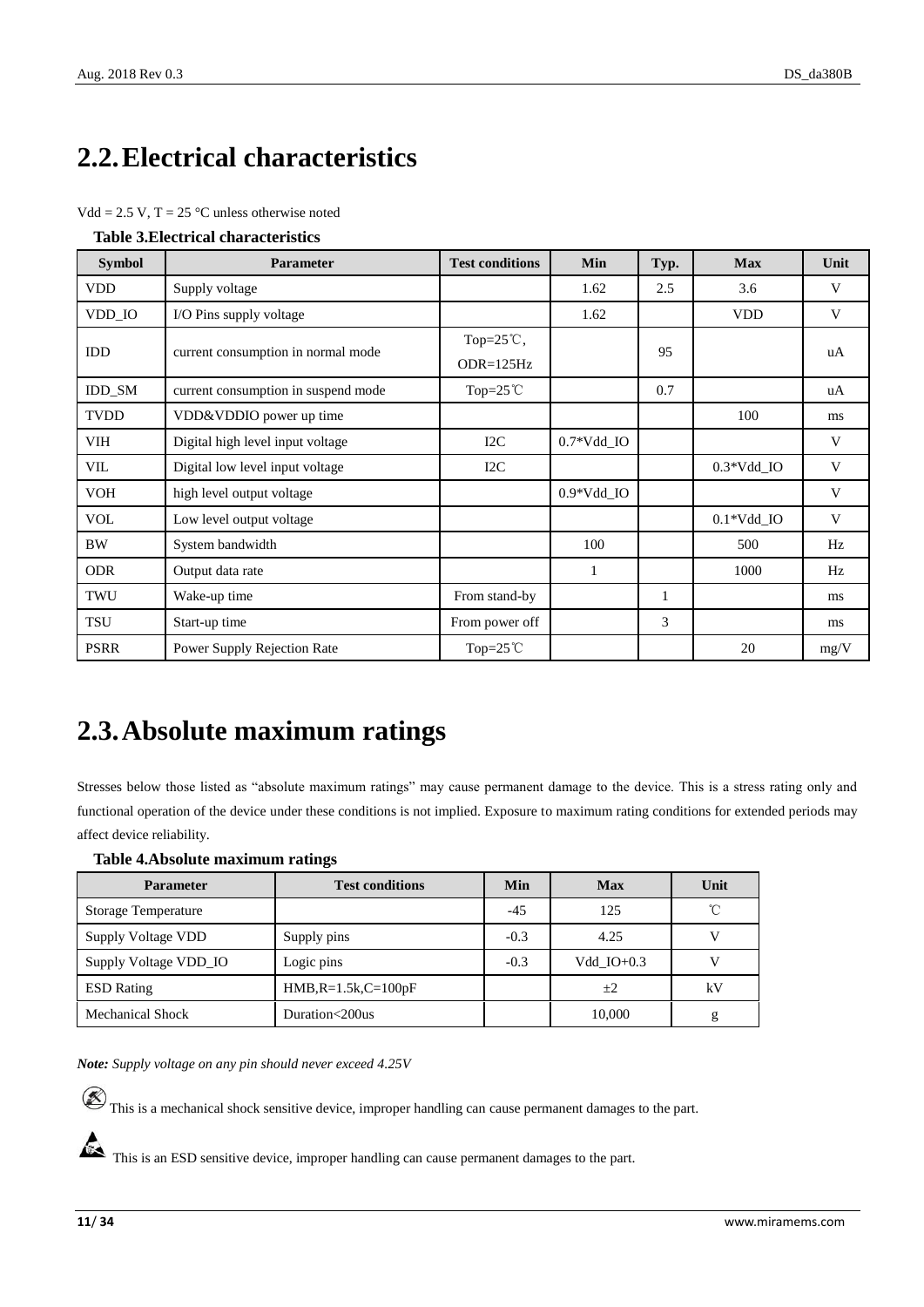# <span id="page-11-0"></span>**3. Communication interface**

## <span id="page-11-1"></span>**3.1.Communication interface Electrical specification**

### <span id="page-11-2"></span>**3.1.1.I2C Electrical specification**

| <b>Symbol</b>           | Parameter                                 | Min | <b>Max</b> | Unit      |
|-------------------------|-------------------------------------------|-----|------------|-----------|
| fscl                    | Clock frequency                           |     | 400        | kHz       |
| t <sub>LOW</sub>        | SCL low pulse                             | 1.3 |            | us        |
| $t_{\rm HIGH}$          | SCL high pulse                            | 0.6 |            | us        |
| <b>t</b> sudat          | SDA setup time                            | 0.1 |            | us        |
| <b>thDDAT</b>           | SDA hold time                             | 0.0 |            | us        |
| tsusta                  | Setup Time for a repeated start condition | 0.6 |            | <b>us</b> |
| <b>thdsTA</b>           | Hold time for a start condition           | 0.6 |            | <b>us</b> |
| tsusto                  | Setup Time for a stop condition           | 0.6 |            | <b>us</b> |
| <b>t</b> <sub>BUF</sub> | Time before a new transmission can start  | 1.3 |            | us        |

#### <span id="page-11-3"></span>**Table 5.Electrical specification of the I2C interface pins**

<span id="page-11-4"></span>The figure below shows the definition of the I2C timing given in the above table:



**Figure 3 I2C Slave timing diagram**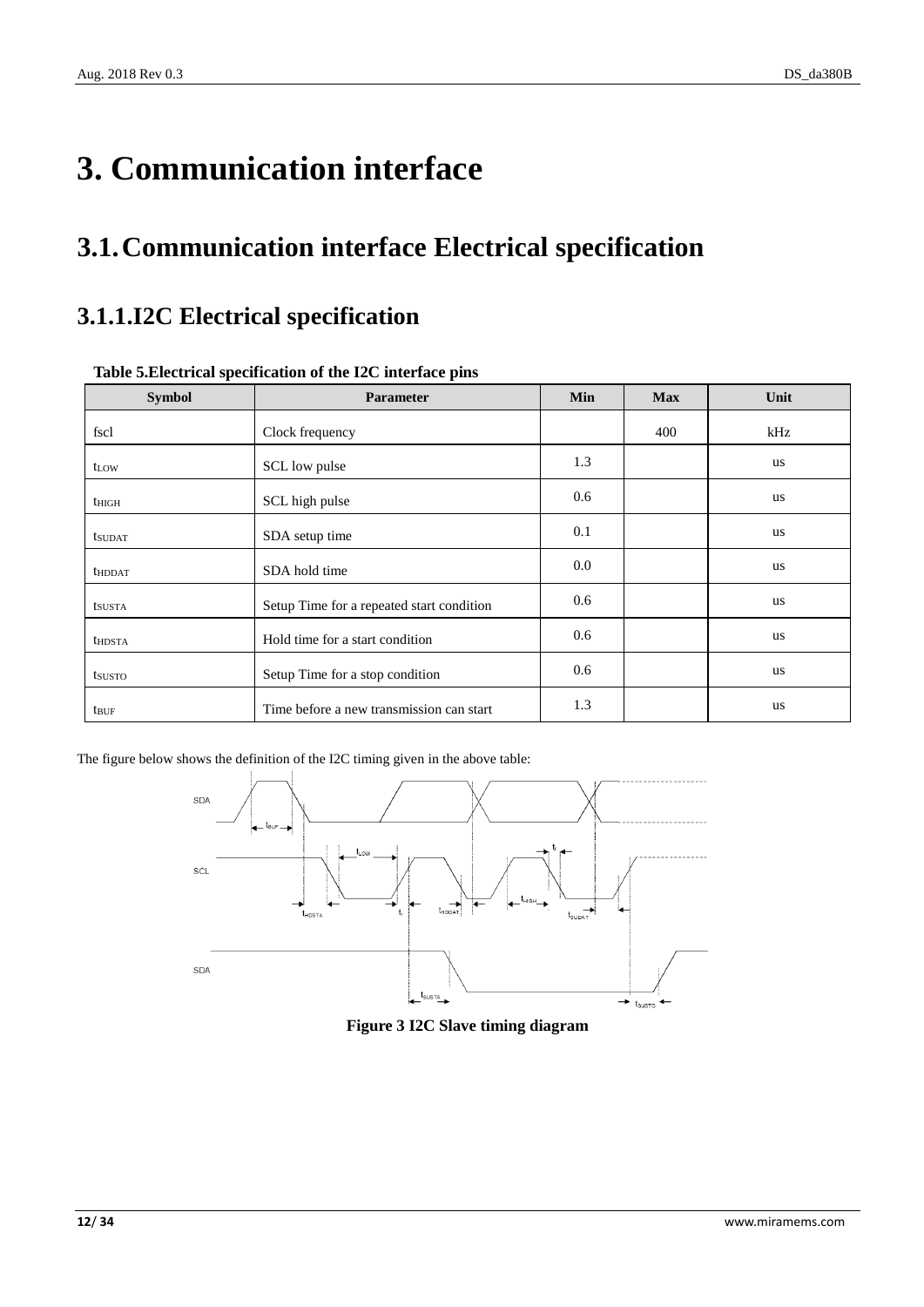## <span id="page-12-0"></span>**3.2.Digital interface operation**

### <span id="page-12-1"></span>**3.2.1.I2C Operation**

I2C bus uses SCL and SDA as signal lines. Both lines are connected to VDDIO externally via pull-up resistors so that they are pulled high when the bus is free. The I2C device address of da380B is shown below.

#### <span id="page-12-2"></span>**Table 6.I2C Address**

| SAD6 | SAD <sub>5</sub> | SAD4 | SAD3 | SAD <sub>2</sub> | SAD1 | <b>SAD0</b> | W/R |
|------|------------------|------|------|------------------|------|-------------|-----|
|      |                  |      |      |                  |      |             | 0/  |

<span id="page-12-3"></span>**Table 7.SAD+Read/Write patterns**

| <b>Command</b> | SAD[6:0] | R/W | $SAD+R/W$     |
|----------------|----------|-----|---------------|
| Read           | 0100111  |     | 01001111(4fh) |
| Write          | 0100111  |     | 01001110(4eh) |

The I2C interface protocol has special bus signal conditions. Start (S), stop (P) and binary data conditions are shown below. At start condition, SCL is high and SDA has a falling edge. Then the slave address is sent. After the 7 address bits, the direction control bit R/W selects the read or write operation. When a slave device recognizes that it is being addressed, it should acknowledge by pulling SDA low in the ninth SCL (ACK) cycle.

At stop condition, SCL is also high, but SDA has a rising edge. Data must be held stable at SDA when SCL is high. Data can change value at SDA only when SCL is low.



**Figure 4 I2C Protocol**

<span id="page-12-4"></span>

|        | Table of Fransfer when master is writing one byte to slave |         |     |            |     |             |     |  |  |
|--------|------------------------------------------------------------|---------|-----|------------|-----|-------------|-----|--|--|
| Master |                                                            | $SAD+W$ |     | <b>SUB</b> |     | <b>DATA</b> |     |  |  |
| Slave  |                                                            |         | SAK |            | SAK |             | SAK |  |  |
|        |                                                            |         |     |            |     |             |     |  |  |

<span id="page-12-6"></span>**Table 8.Transfer when master is writing one byte to slave**

#### <span id="page-12-5"></span>**Table 9.Transfer when master is writing multiple bytes to slave**

| Master | $\sim$<br>د، | $SAD+W$ |            | <b>SUB</b> |            | <b>DATA</b> |            | <b>DATA</b> |            | D |
|--------|--------------|---------|------------|------------|------------|-------------|------------|-------------|------------|---|
| Slave  |              |         | <b>SAK</b> |            | <b>SAK</b> |             | <b>SAK</b> |             | <b>SAK</b> |   |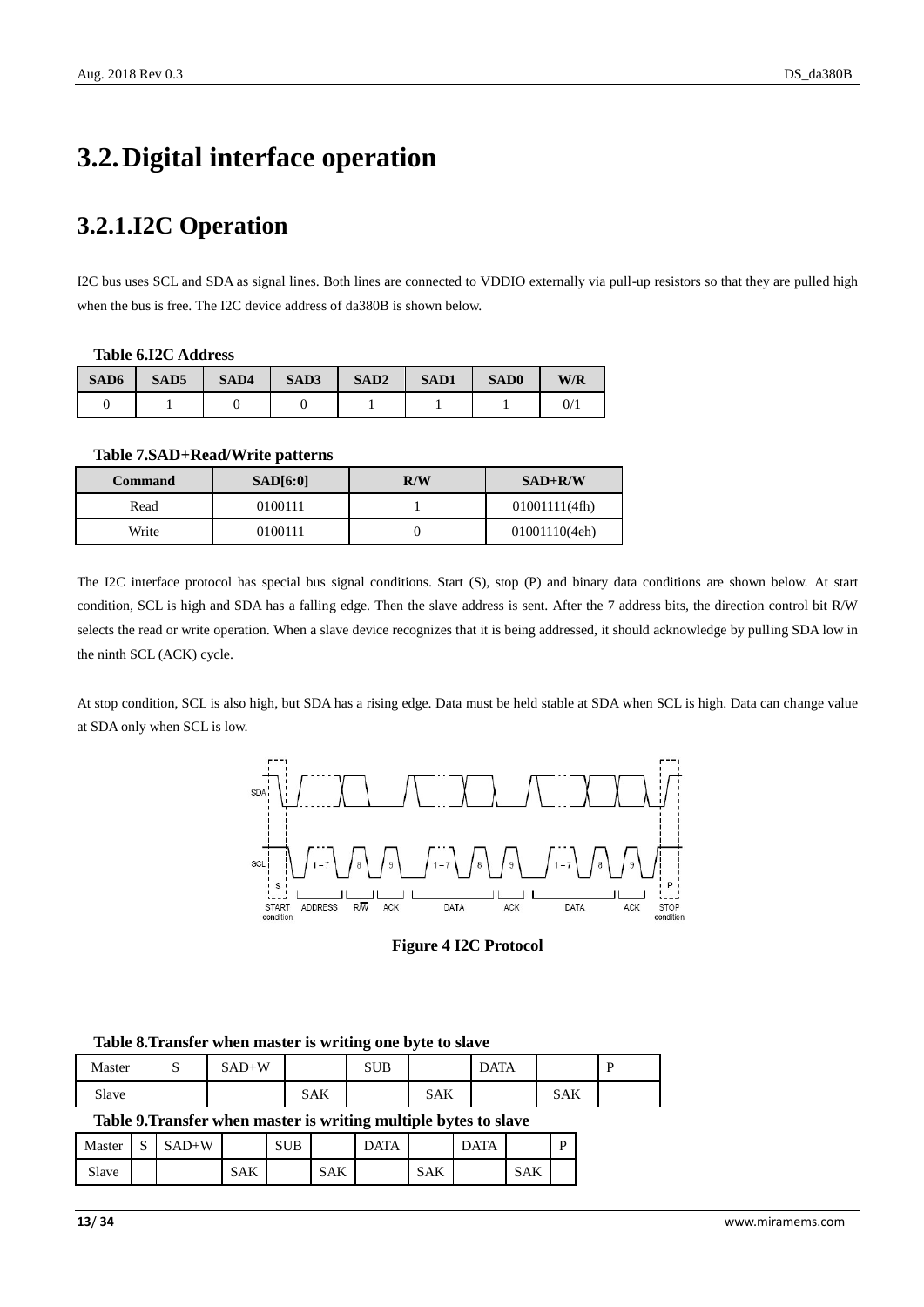|        |             |         |            |            |            |           | $\sim$<br>$\cdot$ |     |      |              |  |
|--------|-------------|---------|------------|------------|------------|-----------|-------------------|-----|------|--------------|--|
| Master | $\sim$<br>ມ | $SAD+W$ |            | <b>SUB</b> |            | <b>SR</b> | $SAD+R$           |     |      | <b>NMASK</b> |  |
| Slave  |             |         | <b>SAK</b> |            | <b>SAK</b> |           |                   | SAK | DATA |              |  |

#### <span id="page-13-0"></span>**Table 10.Transfer when master is receiving (reading) one byte of data from slave**

#### <span id="page-13-1"></span>**Table 11.Transfer when master is receiving (reading) multiple bytes of data from slave**

| Master | ື | $SAD+W$ |            | <b>SUB</b> |            | <b>SR</b> | $SAD+R$ |     |      | <b>MAK</b> |             | <b>MAK</b> |             | <b>NMASK</b> | r |
|--------|---|---------|------------|------------|------------|-----------|---------|-----|------|------------|-------------|------------|-------------|--------------|---|
| Slave  |   |         | <b>SAK</b> |            | <b>SAK</b> |           |         | SAK | DATA |            | <b>DATA</b> |            | <b>DATA</b> |              |   |

**Note**:

| <b>Symbol</b> | <b>Symbol explain</b> | <b>Symbol</b> | Symbol explain                |
|---------------|-----------------------|---------------|-------------------------------|
| <b>SAD</b>    | slave address         | <b>SAK</b>    | slave acknowledge             |
| W             | write                 | MAK           | master acknowledge            |
| R             | read                  | <b>NMASK</b>  | no master acknowledge         |
| S             | start                 | <b>SUB</b>    | Sub-address(register address) |
| P             | stop                  | <b>DATA</b>   | Read or write data            |
| SR            | start                 |               |                               |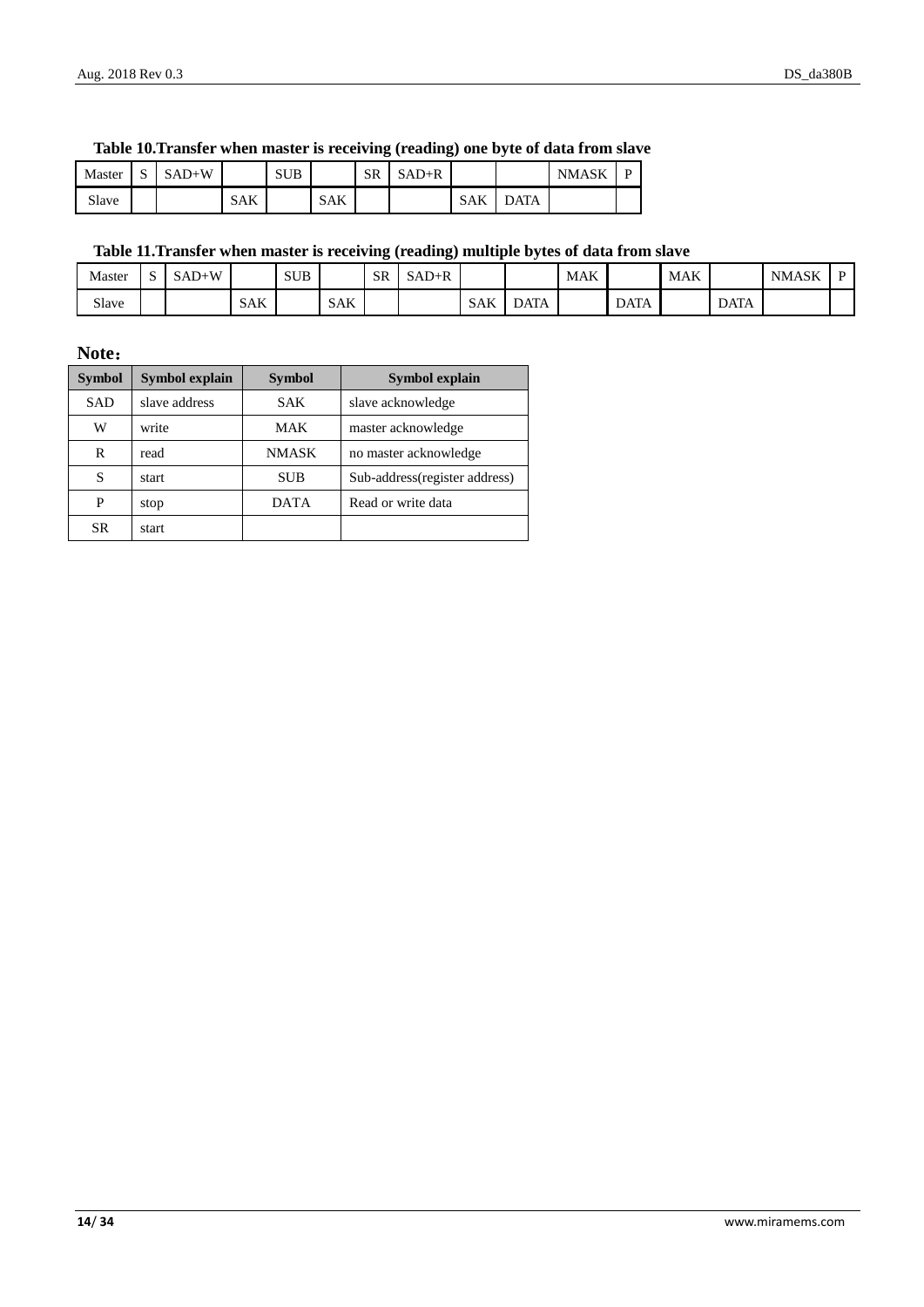# <span id="page-14-0"></span>**4. Terminology and functionality**

### <span id="page-14-1"></span>**4.1.Terminology**

### <span id="page-14-2"></span>**4.1.1.Sensitivity**

Sensitivity describes the gain of the sensor and can be determined e.g. by applying 1 *g* acceleration to it. As the sensor can measure DC accelerations this can be done easily by pointing the axis of interest towards the center of the earth, noting the output value, rotating the sensor by 180 degrees (pointing to the sky) and noting the output value again. By doing so,  $\pm 1$  *g* acceleration is applied to the sensor. Subtract the larger output value from the smaller one, and dividing the result by 2, leads to the actual sensitivity of the sensor. This value changes very little over temperature and also time. The sensitivity tolerance describes the range of sensitivities of a large population of sensors.

### <span id="page-14-3"></span>**4.1.2.Zero-***g* **level**

Zero-*g* level offset (TyOff) describes the deviation of an actual output signal from the ideal output signal if no acceleration is present. A sensor in a steady state on a horizontal surface measure 0 *g* in X axis and 0 *g* in Y axis whereas the Z axis measure 1 *g*. The output is ideally in the middle of the dynamic range of the sensor (content of output data registers are 00h, data expressed as 2's complement number). A deviation from ideal value in this case is called Zero-*g* offset. Offset is to some extent a result of stress to MEMS sensor and therefore the offset can slightly change after mounting the sensor onto a printed circuit board or exposing it to extensive mechanical stress. Offset changes little over temperature; see "Zero-*g* level change vs. temperature". The Zero-*g* level tolerance (TyOff) describes the standard deviation of the range of Zero-*g* levels of a population of sensors.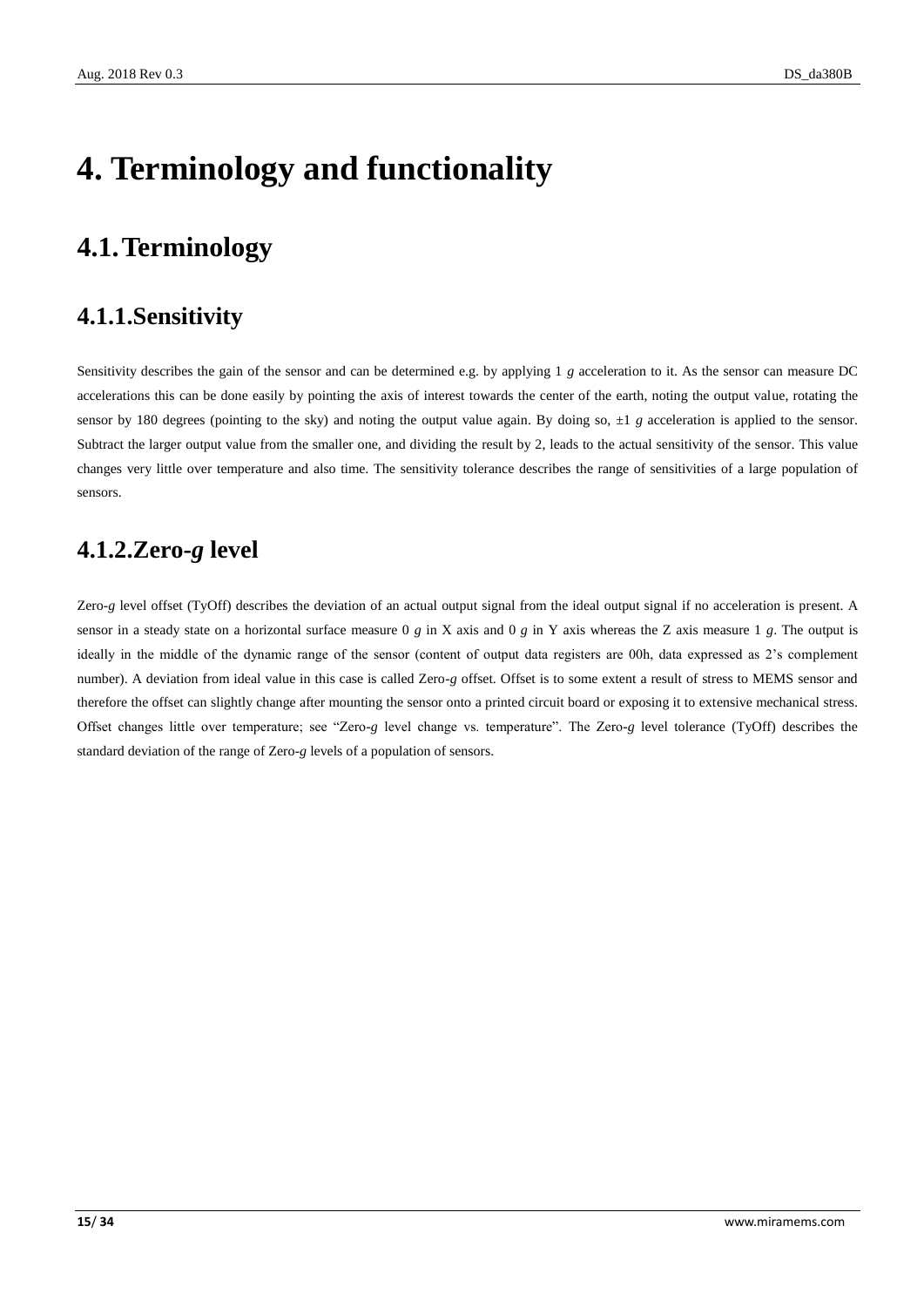### <span id="page-15-0"></span>**4.2.Functionality**

### <span id="page-15-1"></span>**4.2.1.Power mode**

The da380B has two different power modes: normal and suspend mode.



#### **Figure 5 power mode**

<span id="page-15-5"></span>In the normal mode, the device is periodically switching between a sleep phase and a wake-up phase. The wake-up phase essentially corresponding to operation in measure state with complete power-up of the circuitry at the current setting ODR when "autosleep\_en"bit of "MODE\_BW" (11H) register is set to 0, but "autosleep\_en"bit is set to 1, the measure state works at 12.5hz in inactive state and auto switched to operation mode during active state. During the sleep phase the analog part except the oscillator is powered down.

During the wake-up phase, if an enabled interrupt is detected, the device stays in the wake-up phase as long as the interrupt condition endures (non-latched interrupt), or until the latch time expires (temporary latched interrupt), or until the interrupt is reset (latched interrupt). If no interrupt detected, the device enters the sleep phase.

Suspend mode: power-down mode.

### <span id="page-15-2"></span>**4.2.2.Sensor data**

The width of acceleration data is 14bits given in two's complement representation. The 14bits for each axis are split into an MSB part (one byte containing bits 13 to 6) and an LSB lower part (one byte containing bits 5 to 0)

### <span id="page-15-3"></span>**4.2.3.Factory calibration**

The IC is factory calibrated for sensitivity (So) and Zero-g level (TyOff). The trimming values are stored inside the chip's nonvolatile memory. The trimming parameters are loaded to registers while da380B reset (POR or software reset). This allows using the device without further calibration.

### <span id="page-15-4"></span>**4.3.Interrupt controller**

Interrupt engines are integrated in the da380B. If the condition of an enabled interrupt is fulfilled, the corresponding status bit is set to 1 and the selected interrupt pin is activated. There is one interrupt pin, INT; interrupts can be freely mapped to this pin.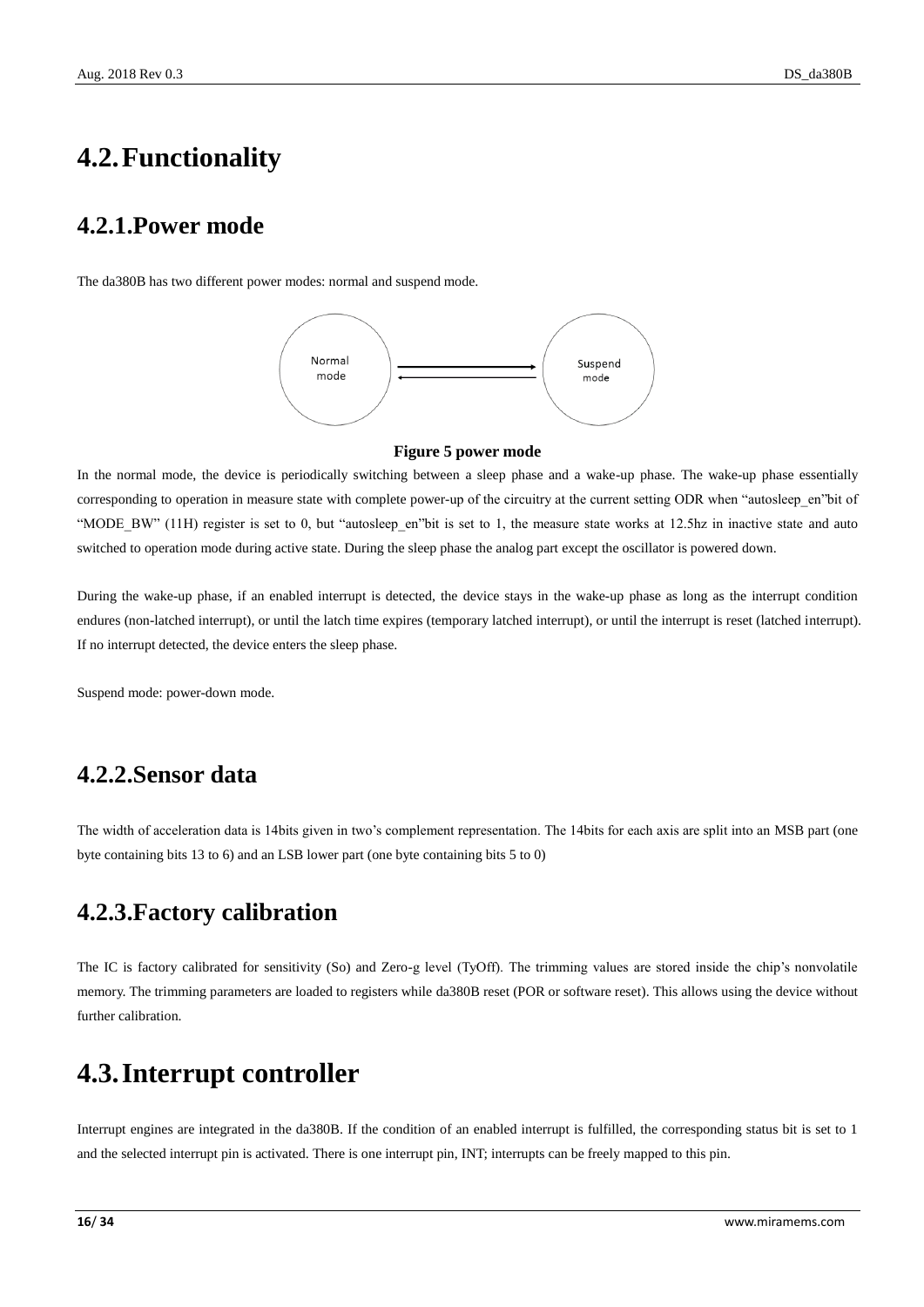### <span id="page-16-0"></span>**4.3.1.General features**

An interrupt is cleared depending on the selected interrupt mode, which is common to all interrupts. There are three different interrupt modes: non-latched, latched and temporary. The mode is selected by the 'latch\_int' bits according to the following table.

| latch int | <b>Interrupt mode</b>   |
|-----------|-------------------------|
| 0000      | non-latched             |
| 0001      | temporary latched 250ms |
| 0010      | temporary latched 500ms |
| 0011      | temporary latched 1s    |
| 0100      | temporary latched 2s    |
| 0101      | temporary latched 4s    |
| 0110      | temporary latched 8s    |
| 0111      | latched                 |
| 1000      | non-latched             |
| 1001      | temporary latched 1ms   |
| 1010      | temporary latched 1ms   |
| 1011      | temporary latched 2ms   |
| 1100      | temporary latched 25ms  |
| 1101      | temporary latched 50ms  |
| 1110      | temporary latched 100ms |
| 1111      | latched                 |

<span id="page-16-1"></span>**Table 12.Interrupt mode selection**

An interrupt is generated if its activation condition is met. It can't be cleared as long as the activation condition is fulfilled. In the non-latched mode the interrupt status bit and the selected pin INT are cleared as soon as the activation condition is no more valid. Exceptions to this behavior are the new data and orientation, which are automatically reset after a fixed time.

In the latched mode an asserted interrupt status and the selected pin are cleared by writing 1 to (0x21) 'reset\_int' bit. If the activation condition still holds when it is cleared, the interrupt status is asserted again with the next change of the acceleration registers.

In the temporary mode an asserted interrupt and selected pin are cleared after a defined period of time. The behavior of the different interrupt modes is shown in the following figure.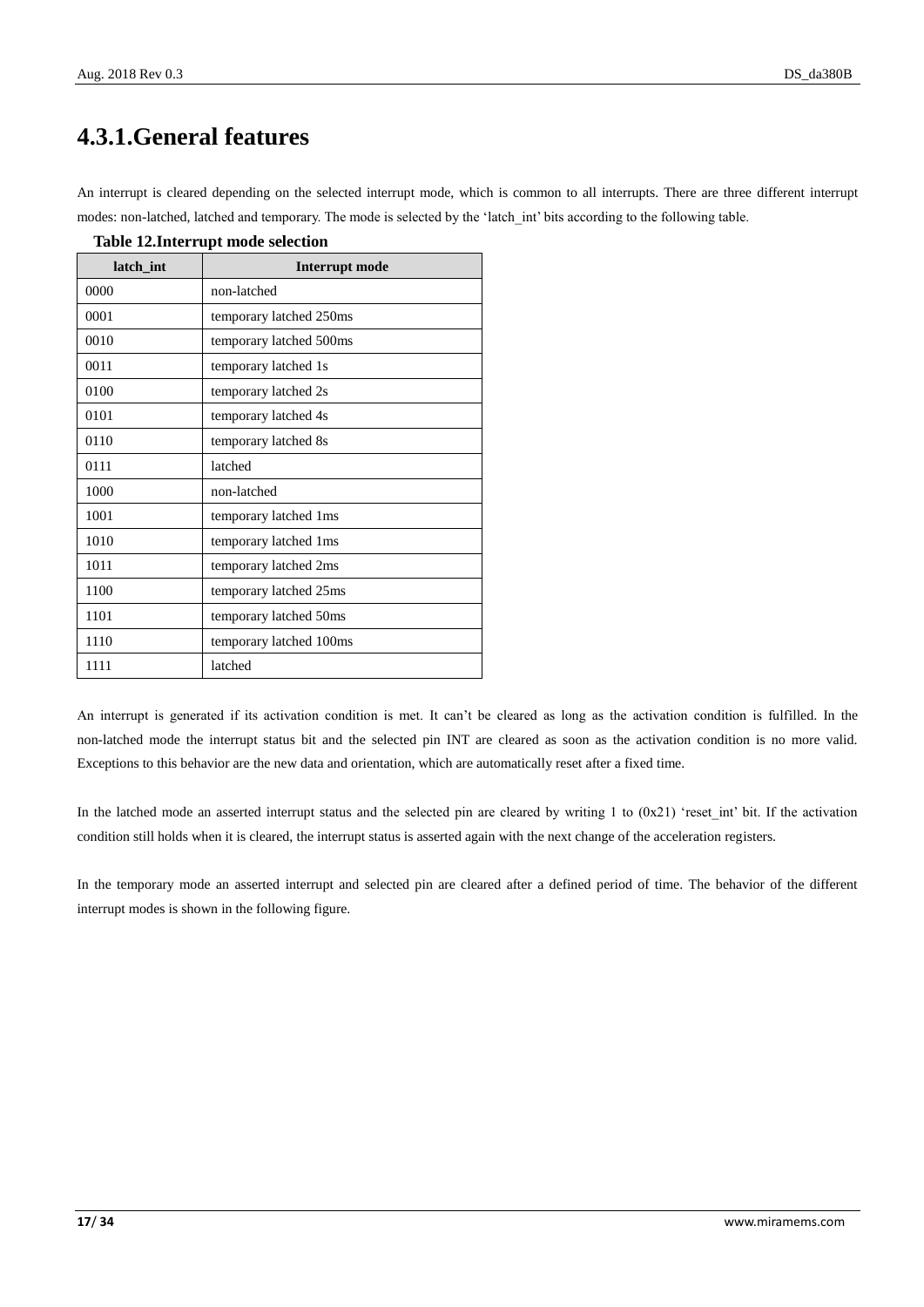



### <span id="page-17-4"></span><span id="page-17-0"></span>**4.3.2.Mapping**

The mapping of interrupts to the interrupt pins is done by registers 'INT\_MAP' (0x19 and 0x1a), setting *INT\_inttype* (e.g. INT\_active) to 1 can map this type of interrupt to the interrupt pin.

### <span id="page-17-1"></span>**4.3.3.Electrical behavior (INT to open-drive or push-pull)**

The interrupt pin can be configured to show desired electrical behavior. The active level for each pin is set by register bit INT\_lvl, if INT\_lvl =  $0(1)$ , then the pin INT is  $0(1)$  active.

Also the electric type of the interrupt pin can be selected. By setting  $INT\_od = 1$  (0), the interrupt pin output type can be set to be open-drive (push-pull).

### <span id="page-17-2"></span>**4.3.4.New data interrupt**

This interrupt serves for synchronous reading of acceleration data. It is generated after an acceleration data was calculated. The interrupt is cleared automatically before the next acceleration data is ready.

### <span id="page-17-3"></span>**4.3.5.Active detection**

Active detection uses the slope between successive acceleration signals to detect changes in motion. An interrupt is generated when the slope (absolute value of acceleration difference) exceeds a preset threshold. The threshold is set with the value of 28H register with the LSB corresponding to 255LSB of acceleration data that is 3.9mg in 2g-range, 7.8mg in 4g-range, 15.6mg in 8g-range and 31.3mg in 16g-range. And the maximum value is 1g in 2g-range, 2g in 4g-range, 4g in 8g-range and 8g in 16g-range.

The time difference between the successive acceleration signals depends is fixed to 1ms.

Active detection can be enabled (disabled) for each axis separately by writing '1' to bits 'active\_int\_en\_x/y/z'. The active interrupt is generated if the slope of any of the enabled axes exceeds the threshold for ['active\_dur'+1] consecutive times. As soon as the slopes of all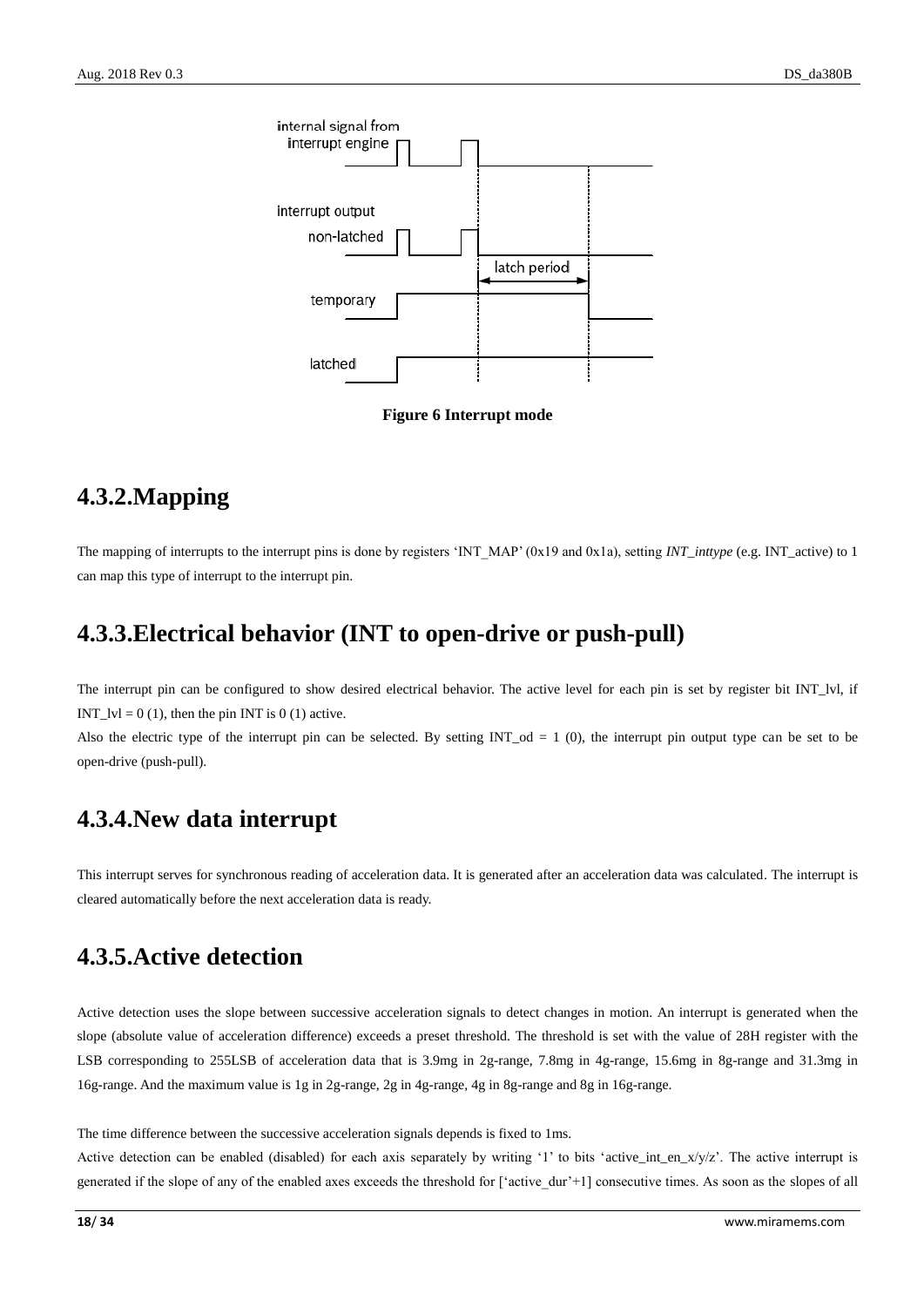enabled axes fall below this threshold for ['active\_dur'+1] consecutive times, the interrupt is cleared unless the interrupt signal is latched.

The interrupt status is stored in the (0x09) 'active\_int' bit. The (0x0b) bit 'active\_first\_x/y/z' records which axis triggered the active interrupt first and the sign of this acceleration data that triggered the interrupt is recorded in the (0x0b) bit 'active\_sign'.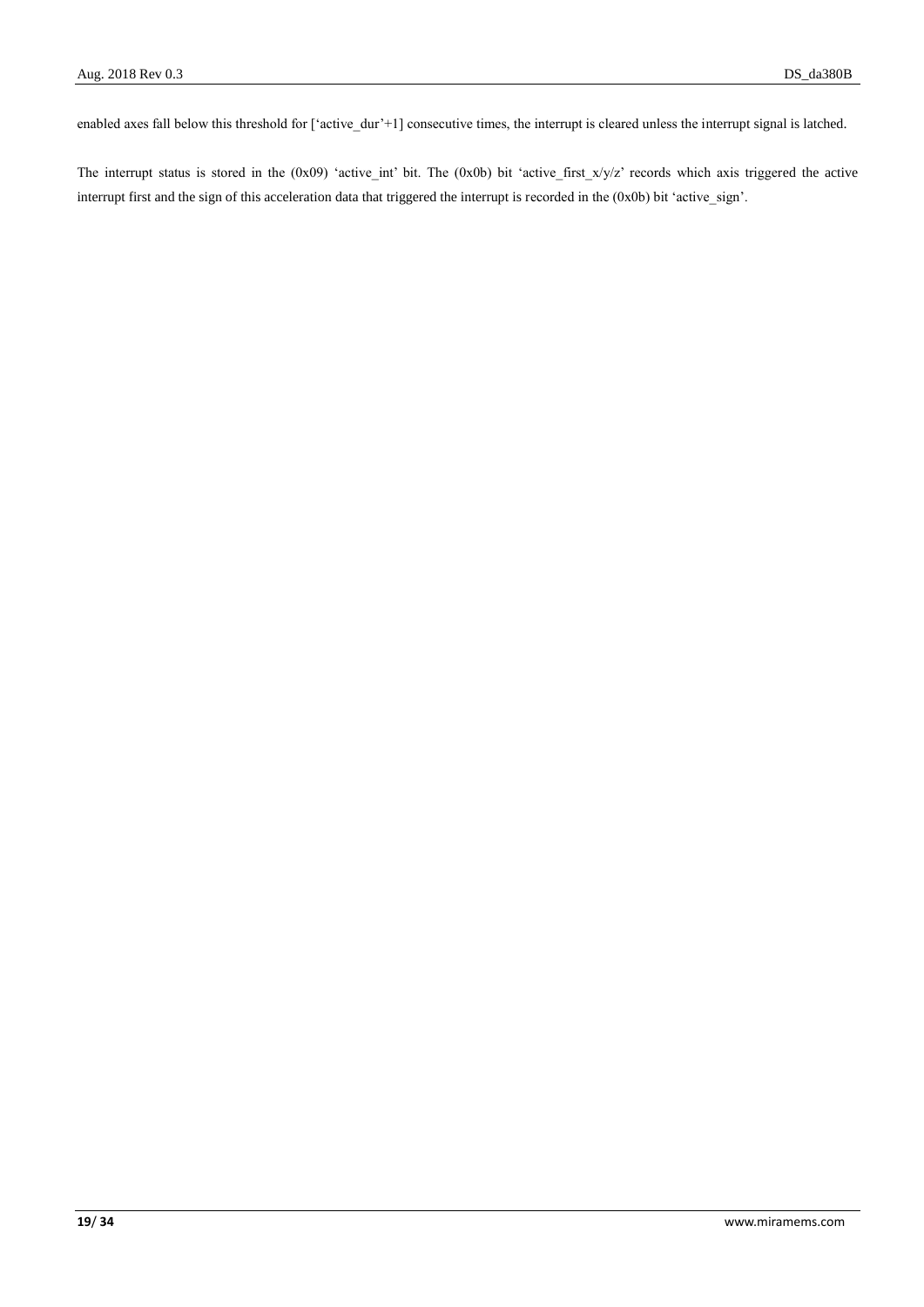

# <span id="page-19-0"></span>**5. Application hints**

#### **Figure 7 da380B I2C electrical connect**

<span id="page-19-1"></span>The device core is supplied through VDD line while the I/O pads are supplied through VDD\_IO line. Power supply decoupling capacitors (100 nF ceramic) should be placed as near as possible to VDD of the device (common design practice).

The functionality of the device and the measured acceleration data is selectable and accessible through the I2C interface. The functions, the threshold and the timing of the interrupt pin INT can be completely programmed by the user through the I2C interface.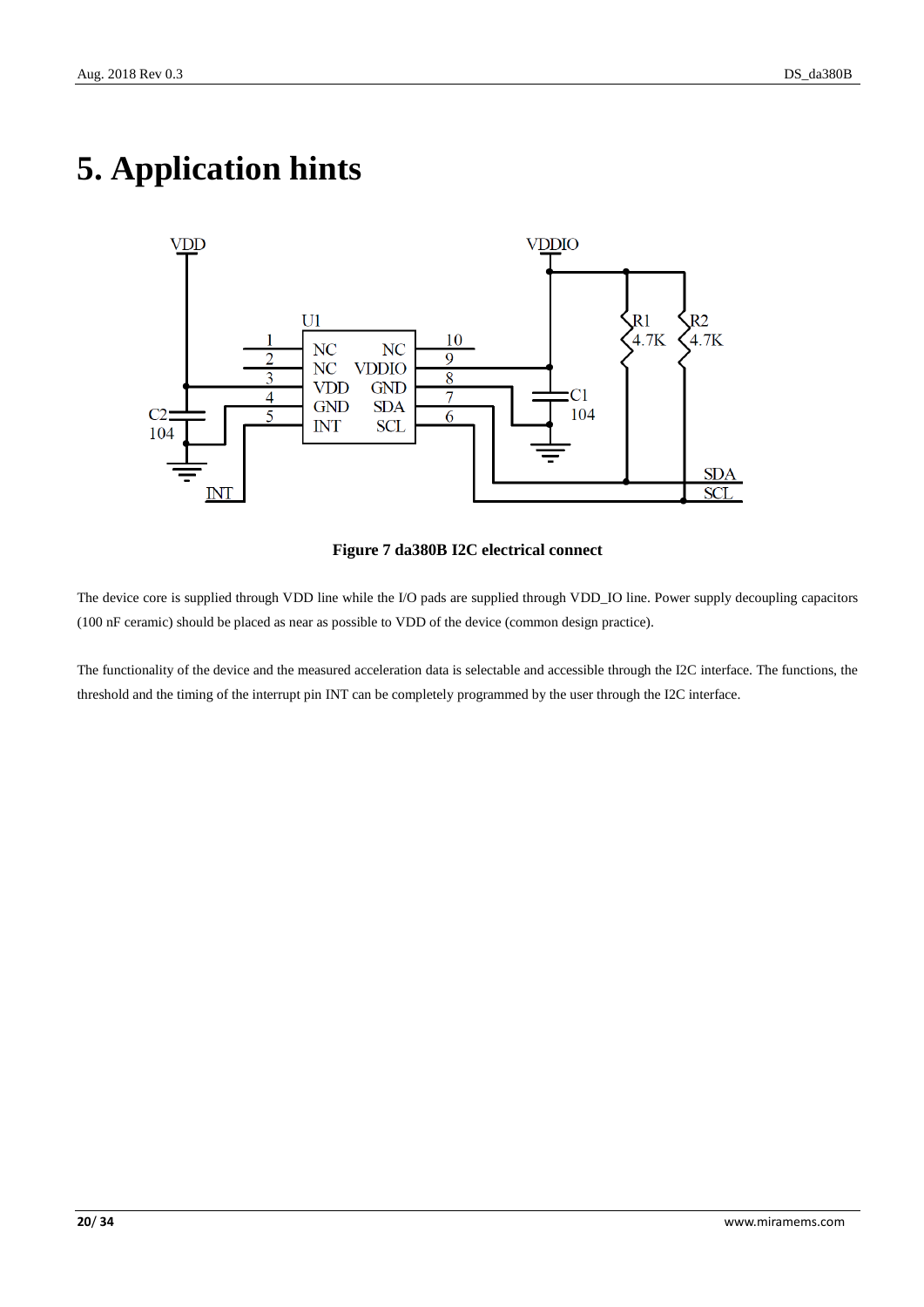# <span id="page-20-0"></span>**6. Register mapping**

The table given below provides a listing of the 8 bit registers embedded in the device and the related addresses:

<span id="page-20-1"></span>

| Table To.Kegistel auuress map<br><b>Name</b> | <b>Type</b>            | <b>Register address</b> | <b>Default</b> | <b>Soft Reset</b> |
|----------------------------------------------|------------------------|-------------------------|----------------|-------------------|
| <b>CONFIG</b>                                | $\mathbf{R}\mathbf{W}$ | 0x00                    | $00H$          | NO                |
| <b>CHIPID</b>                                | ${\bf R}$              | 0x01                    | 13H            | $\rm NO$          |
| ACC_X_LSB                                    | ${\bf R}$              | 0x02                    | 00H            | <b>YES</b>        |
| ACC_X_MSB                                    | $\mathbb{R}$           | 0x03                    | 00H            | <b>YES</b>        |
| ACC_Y_LSB                                    | ${\bf R}$              | 0x04                    | 00H            | <b>YES</b>        |
| ACC_Y_MSB                                    | ${\bf R}$              | 0x05                    | 00H            | <b>YES</b>        |
| ACC_Z_LSB                                    | $\mathbb{R}$           | 0x06                    | 00H            | <b>YES</b>        |
| ACC_Z_MSB                                    | $\mathbb{R}$           | 0x07                    | 00H            | <b>YES</b>        |
| <b>MOTION_FLAG</b>                           | ${\bf R}$              | 0x09                    | 00H            | <b>YES</b>        |
| NEWDATA_FLAG                                 | ${\bf R}$              | 0x0A                    | 00H            | <b>YES</b>        |
| <b>ACTIVE_STATUS</b>                         | ${\bf R}$              | 0x0B                    | 00H            | <b>YES</b>        |
| <b>RANGE</b>                                 | RW                     | 0x0F                    | 40H            | <b>YES</b>        |
| <b>ODR_AXIS</b>                              | <b>RW</b>              | 0x10                    | 0FH            | <b>YES</b>        |
| MODE_BW                                      | RW                     | 0x11                    | 9EH            | <b>YES</b>        |
| SWAP_POLARITY                                | <b>RW</b>              | 0x12                    | 01H            | <b>YES</b>        |
| INT_SET1                                     | RW                     | 0x16                    | 00H            | <b>YES</b>        |
| INT_SET2                                     | RW                     | 0x17                    | 00H            | <b>YES</b>        |
| INT_MAP1                                     | $\mathbf{RW}$          | 0x19                    | 00H            | <b>YES</b>        |
| INT_MAP2                                     | RW                     | 0x1A                    | 00H            | <b>YES</b>        |
| INT_CONFIG                                   | RW                     | 0x20                    | 01H            | <b>YES</b>        |
| <b>INT_LATCH</b>                             | RW                     | 0x21                    | 00H            | <b>YES</b>        |
| <b>ACTIVE_DUR</b>                            | $\mathbf{RW}$          | 0x27                    | $00H$          | <b>YES</b>        |
| <b>ACTIVE_THS</b>                            | RW                     | 0x28                    | 14H            | <b>YES</b>        |

#### **Table 13.Register address map**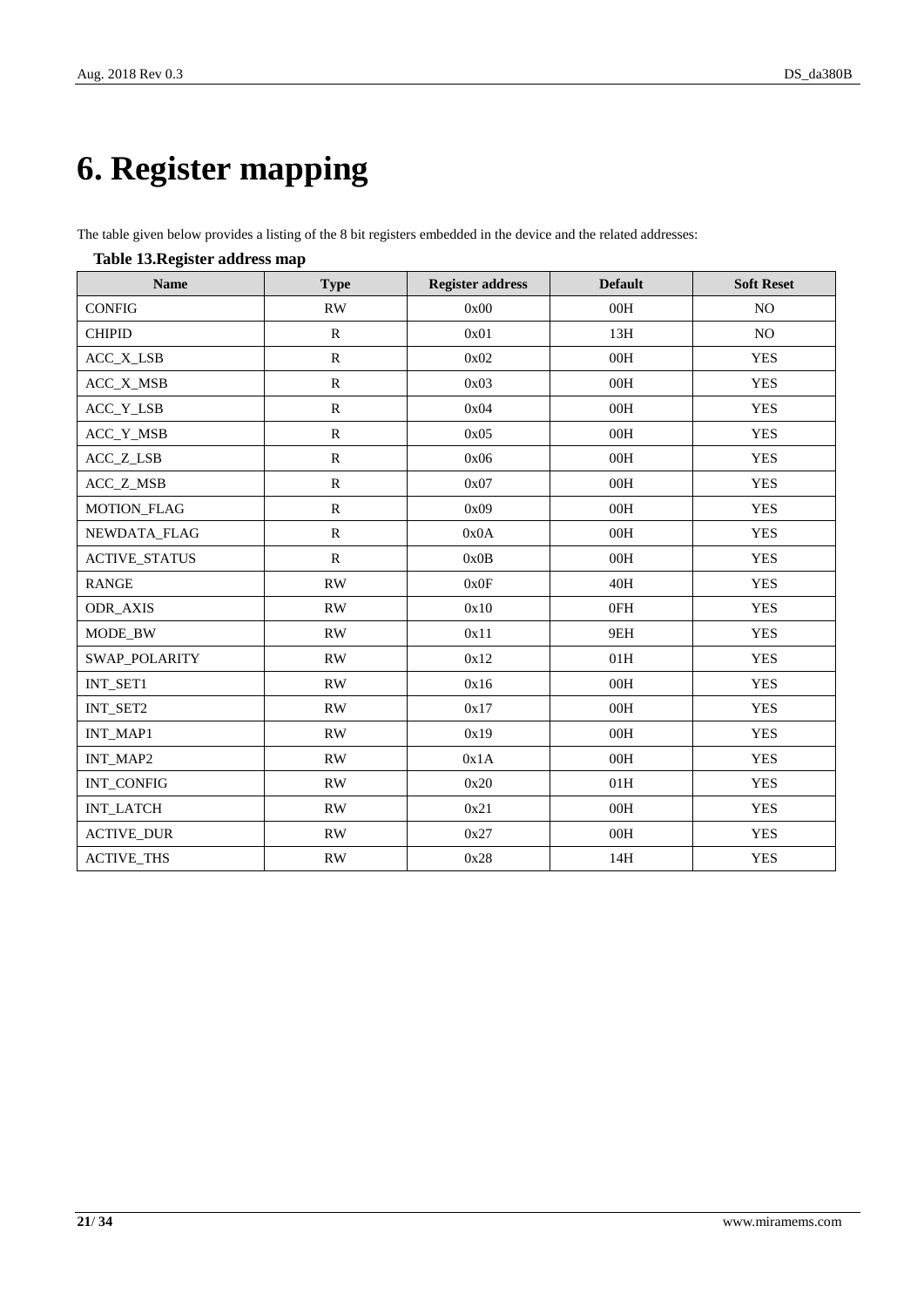# <span id="page-21-0"></span>**7. Registers description**

## <span id="page-21-1"></span>**7.1.CONFIG (00H)**

#### <span id="page-21-4"></span>**Table 14.CONFIG register**

Default data: 0x00 Type: RW

| unused | 1111100c<br>usec | Reset<br>-SOF | $\mathbf{u}\mathbf{n}\mathbf{u}\mathbf{c}\mathbf{a}$<br>пизеп | unused | Reset<br>SOT | nusec |  |
|--------|------------------|---------------|---------------------------------------------------------------|--------|--------------|-------|--|
|        |                  |               |                                                               |        |              |       |  |

#### <span id="page-21-5"></span>**Table 15.CONFIG description**

|                                                   | -                                                |
|---------------------------------------------------|--------------------------------------------------|
| $\mathbf{C}$<br>Soft<br>* Rese.<br>້<br>--------- | 0.001<br><b>102</b><br><b>LESEL</b><br>--------- |
|                                                   |                                                  |

### <span id="page-21-2"></span>**7.2.CHIPID (01h)**

#### <span id="page-21-6"></span>**Table 16.CHIPID register**

| Default data: 0x13 Type: R |  |  |  |  |  |  |  |
|----------------------------|--|--|--|--|--|--|--|
|                            |  |  |  |  |  |  |  |

## <span id="page-21-3"></span>**7.3.ACC\_X\_LSB (02H), ACC\_X\_MSB (03H)**

X-axis acceleration data, the value is expressed in two complement byte and are left justified.

#### <span id="page-21-7"></span>**Table 17.ACC\_X\_LSB register**

| Default data: 0x00 Type: R |  |  |
|----------------------------|--|--|
|                            |  |  |

| D[0]<br>DI5<br>DI2<br>D[3]<br>$\mathbf{r}$<br><b>SE 43</b><br>DI4<br>DI<br>unused<br>11131<br>unused<br>. . |
|-------------------------------------------------------------------------------------------------------------|
|-------------------------------------------------------------------------------------------------------------|

#### <span id="page-21-8"></span>**Table 18.ACC\_X\_MSB register**

Default data: 0x00 Type: R

| D[8]<br>D[12]<br>DI9'<br>D[6]<br>DI71<br>DI131<br>[10]<br>DT11<br>$\sqrt{ }$<br>1 J J<br>◡<br>.<br>- |
|------------------------------------------------------------------------------------------------------|
|------------------------------------------------------------------------------------------------------|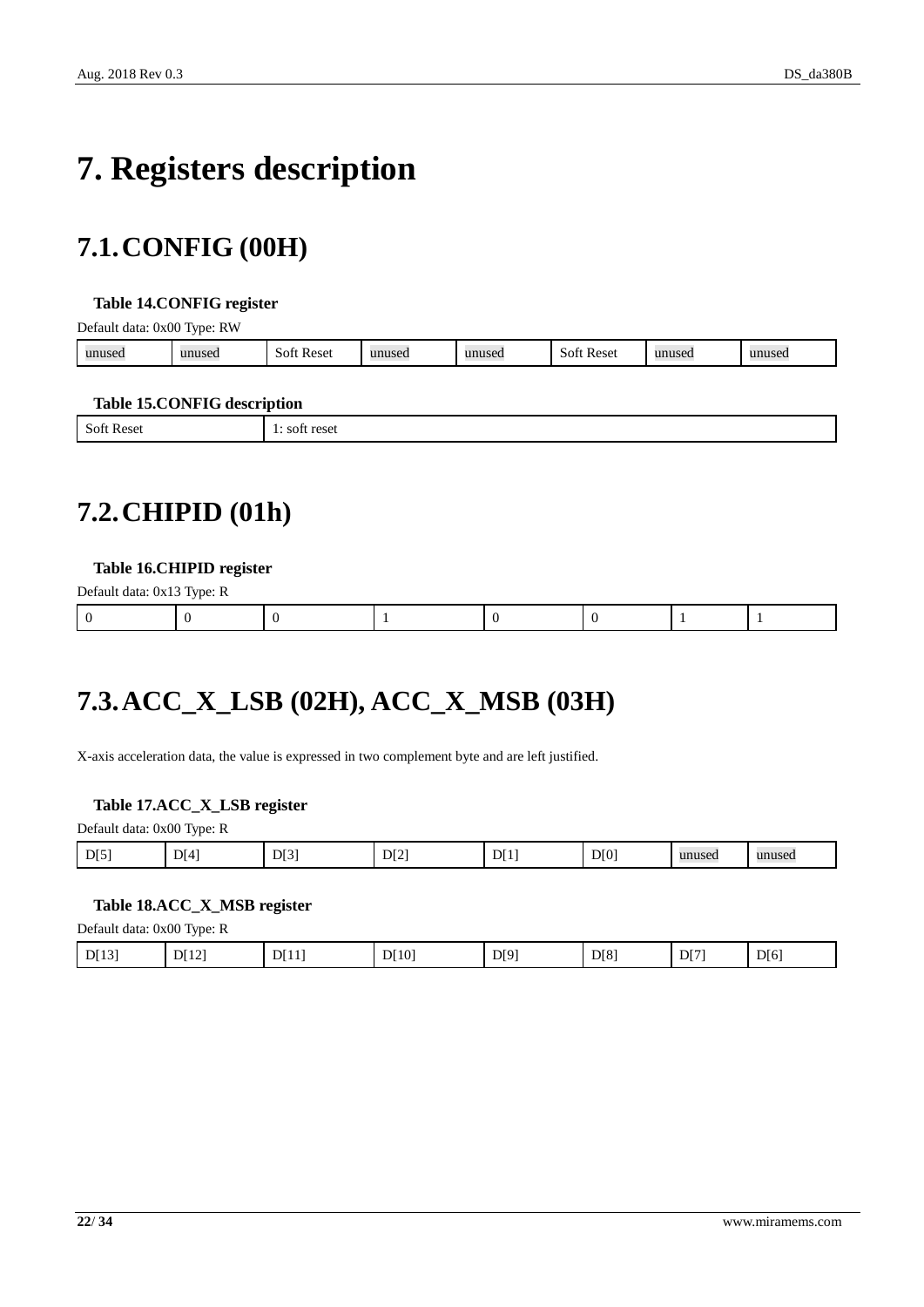## <span id="page-22-0"></span>**7.4.ACC\_Y\_LSB (04H), ACC\_Y\_MSB (05H)**

Y-axis acceleration data, the value is expressed in two complement byte and are left justified.

#### <span id="page-22-3"></span>**Table 19.ACC\_Y\_LSB register**

Default data: 0x00 Type: R

| D[0]<br>D[3]<br>D[4]<br>DI1<br>D[5]<br>D[2]<br>unused<br>unused |
|-----------------------------------------------------------------|
|-----------------------------------------------------------------|

#### <span id="page-22-4"></span>**Table 20.ACC\_Y\_MSB register**

Default data: 0x00 Type: R

| D[8]<br>D[10]<br>D[12]<br>D[6]<br>D[7]<br>D[9]<br>D[11]<br>DI[13]<br>$\sim$ |
|-----------------------------------------------------------------------------|
|-----------------------------------------------------------------------------|

## <span id="page-22-1"></span>**7.5.ACC\_Z\_LSB (06H), ACC\_Z\_MSB (07H)**

Z-axis acceleration data, the value is expressed in two complement byte and are left justified.

#### <span id="page-22-5"></span>**Table 21.ACC\_Z\_LSB register**

Default data: 0x00 Type: R

| D[5] | D[4] | D[3]<br>. . | DI2 | וט. | D[0] | unused | unused |
|------|------|-------------|-----|-----|------|--------|--------|
|      |      |             |     |     |      |        |        |

#### <span id="page-22-6"></span>**Table 22.ACC\_Z\_MSB register**

Default data: 0x00 Type: R

<span id="page-22-2"></span>

| D[13] | DI12 | DI11 | DI10 | D[9] | D[8] | DI71 | DI6' |
|-------|------|------|------|------|------|------|------|
|-------|------|------|------|------|------|------|------|

### **7.6.MOTION\_FLAG (09H)**

#### <span id="page-22-7"></span>**Table 23.MOTION\_FLAG register**

Default data: 0x00 Type: R

| 31011000<br>- 1nt<br>unused<br>unuseo<br>$\eta$ nnusc $\sim$<br>$\cdots$<br>33331004<br>$-$ act <sup>1</sup><br>uset.<br>$\sim$<br>. L<br>$\cdots$<br>$\cdots$ |
|----------------------------------------------------------------------------------------------------------------------------------------------------------------|
|----------------------------------------------------------------------------------------------------------------------------------------------------------------|

#### <span id="page-22-8"></span>**Table 24.MOTION\_FLAG register description**

| active int | $0:$ no active interrupt         |
|------------|----------------------------------|
|            | 1: active interrupt has occurred |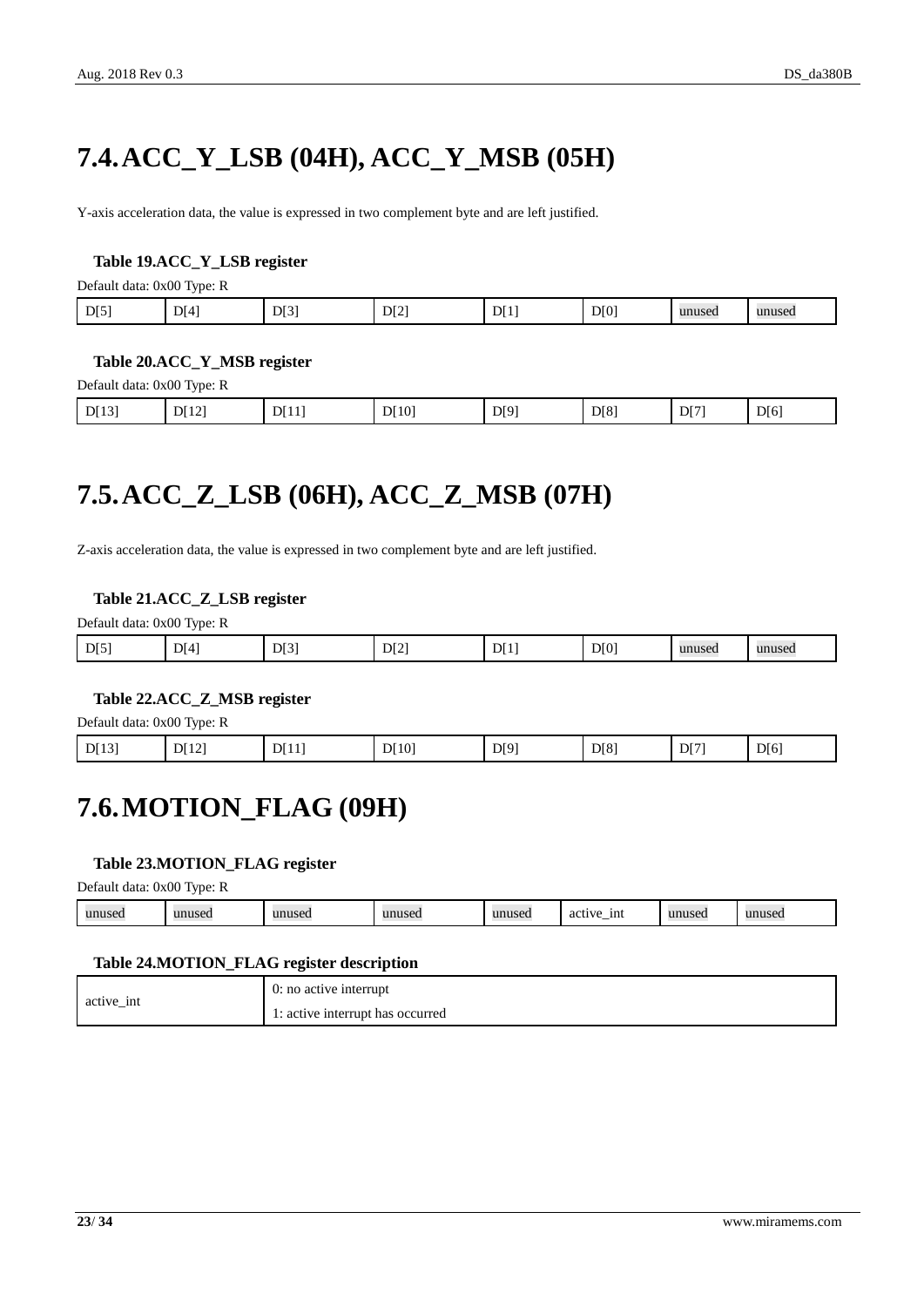## <span id="page-23-0"></span>**7.7.NEWDATA\_FLAG (0AH)**

#### <span id="page-23-2"></span>**Table 25.NEWDATA\_FLAG register**

Default data: 0x00 Type: R

| 11111826<br><u></u> usti | 11111320<br>$\sim$ | $\cdots$<br>15 U | unused | unused | unused | 11111001<br>museu | new<br>1nt<br>data<br><u>_</u><br>_ |
|--------------------------|--------------------|------------------|--------|--------|--------|-------------------|-------------------------------------|
|                          |                    |                  |        |        |        |                   |                                     |

#### <span id="page-23-3"></span>**Table 26.NEWDATA\_FLAG register description**

|              | 0: no new_data interrupt    |
|--------------|-----------------------------|
| new_data_int | data interrupt has occurred |
| —            | $\iota$ : new               |

### <span id="page-23-1"></span>**7.8.ACTIVE\_STATUS (0BH)**

#### <span id="page-23-4"></span>**Table 27.ACTIVE\_STATUS register**

Default data: 0x00 Type: R

| . . | unused | unused | unused | unusec | sign<br>active<br>acu. | $\mathbf{v}$<br>active<br>first<br>ac t<br>-__ | active<br>$ -$<br><b>first</b> | tırsı<br>active |
|-----|--------|--------|--------|--------|------------------------|------------------------------------------------|--------------------------------|-----------------|
|-----|--------|--------|--------|--------|------------------------|------------------------------------------------|--------------------------------|-----------------|

#### <span id="page-23-5"></span>**Table 28.ACTIVE\_STATUS register description**

|                | active sign: Sign of the 1st active interrupt.                  |  |  |  |  |
|----------------|-----------------------------------------------------------------|--|--|--|--|
| active_sign    | $0:$ positive,                                                  |  |  |  |  |
|                | 1: negative                                                     |  |  |  |  |
| active first x | $0: X$ is not the triggering axis of the active interrupt       |  |  |  |  |
|                | 1: indicate $X$ is the triggering axis of the active interrupt. |  |  |  |  |
|                | $0: Y$ is not the triggering axis of the active interrupt       |  |  |  |  |
| active_first_y | 1: indicate Y is the triggering axis of the active interrupt.   |  |  |  |  |
|                | $0: Z$ is not the triggering axis of the active interrupt       |  |  |  |  |
| active first z | 1: indicate $Z$ is the triggering axis of the active interrupt. |  |  |  |  |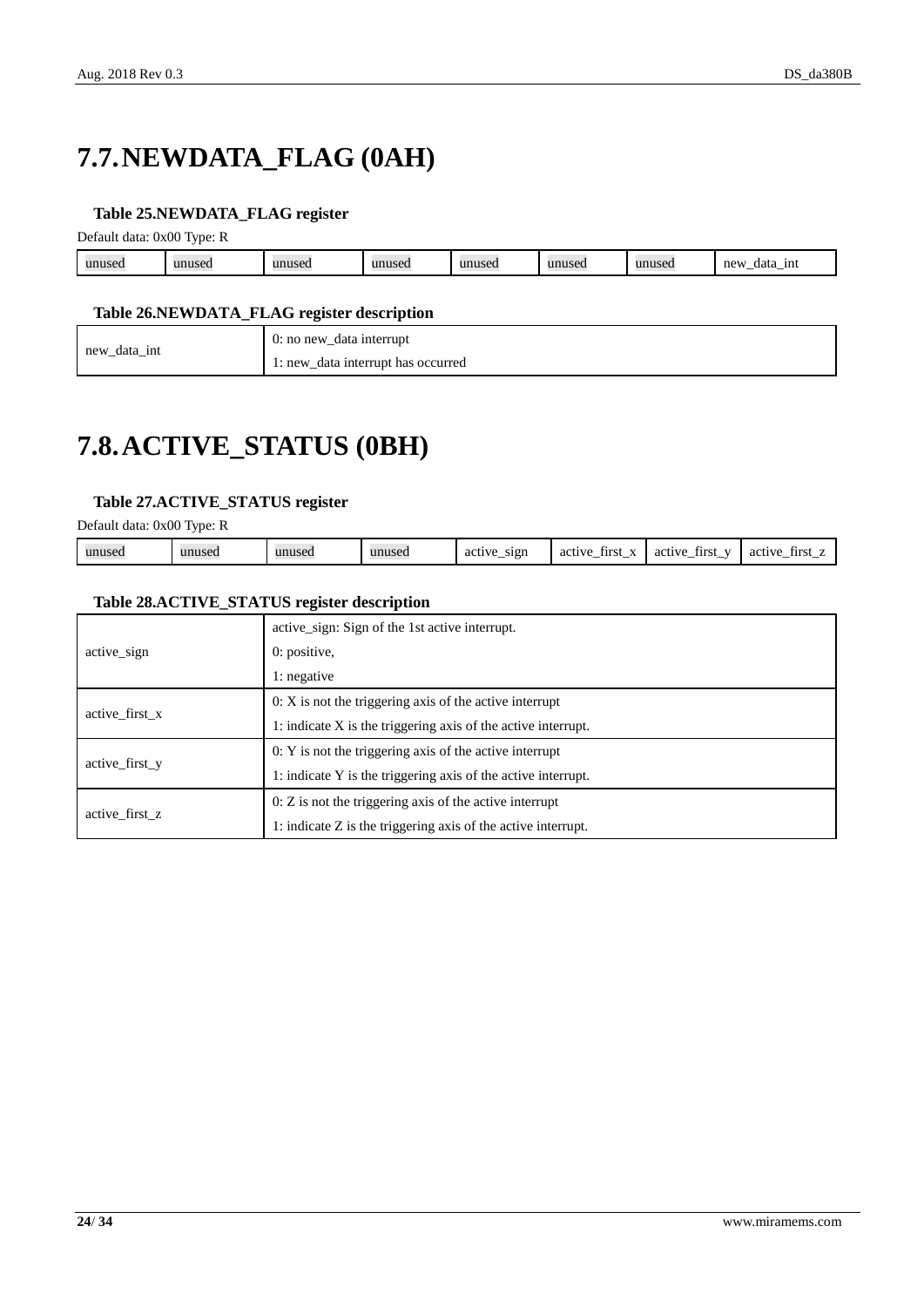## <span id="page-24-0"></span>**7.9.RANGE (0FH)**

#### <span id="page-24-2"></span>**Table 29.RANGE register**

Default data: 0x40 Type: RW

|        | . .              |                           |        |        |                |             |       |
|--------|------------------|---------------------------|--------|--------|----------------|-------------|-------|
| unuseo | en<br>wdt<br>$-$ | wdt<br>tıme<br>$-$<br>___ | unused | unuseo | 32.00<br>1100t | - -<br>151. | fs[0] |
|        |                  |                           |        |        |                |             |       |

#### <span id="page-24-3"></span>**Table 30.RANGE register description**

|          | 0: disable I2C watchdog            |  |  |  |  |
|----------|------------------------------------|--|--|--|--|
| wdt_en   | 1: enable I2C watchdog             |  |  |  |  |
|          | SDA pin detection time of watchdog |  |  |  |  |
| wdt_time | 0:1ms                              |  |  |  |  |
|          | 1:50ms                             |  |  |  |  |
|          | full scale                         |  |  |  |  |
| fs[1:0]  | $00: +/-2g$                        |  |  |  |  |
|          | $01: +/-4g$                        |  |  |  |  |
|          | $10: +/-8g$                        |  |  |  |  |
|          | $11: +/-16g$                       |  |  |  |  |

## <span id="page-24-1"></span>**7.10. ODR\_AXIS (10H)**

#### <span id="page-24-4"></span>**Table 31.ODR\_AXIS register**

Default data: 0x0F Type: RW

| - -    |        |        |        |        |                    |          |        |
|--------|--------|--------|--------|--------|--------------------|----------|--------|
| unused | unused | unuseo | unused | ODR[3] | ODR <sub>[2]</sub> | DR<br>ر. | ODR[0] |
|        |        |        |        |        |                    |          |        |

#### <span id="page-24-5"></span>**Table 32.ODR\_AXIS register description**

| ÷        |                   |
|----------|-------------------|
|          | 0000: 1Hz         |
|          | 0001: 1.95 Hz     |
|          | 0010: 3.9Hz       |
|          | 0011: 7.81Hz      |
|          | 0100: 15.63Hz     |
| ODR[3:0] | 0101: 31.25Hz     |
|          | 0110: 62.5Hz      |
|          | 0111:125Hz        |
|          | 1000: 250Hz       |
|          | 1001: 500Hz       |
|          | 1010-1111: 1000Hz |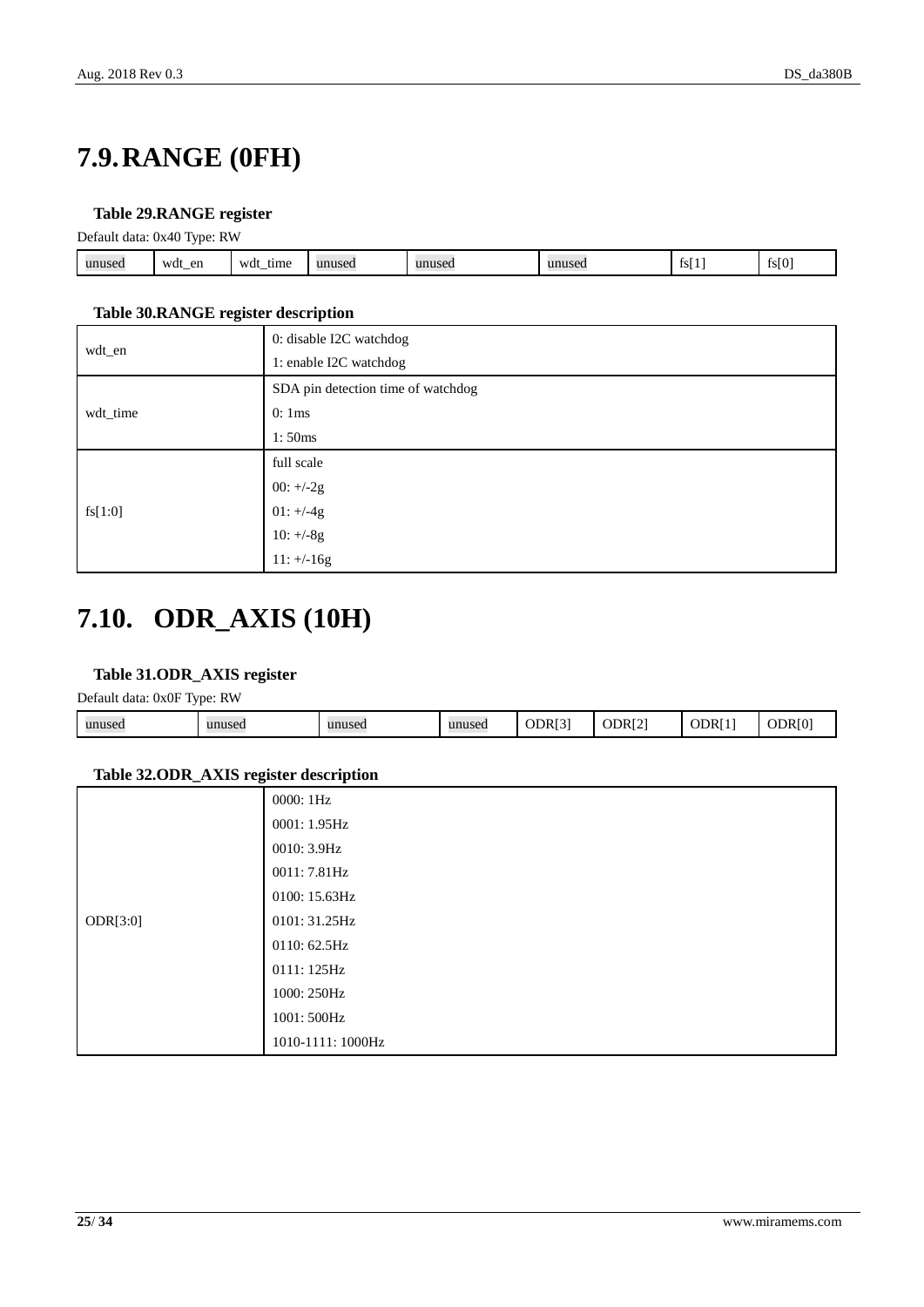## <span id="page-25-0"></span>**7.11. MODE\_BW (11H)**

#### <span id="page-25-2"></span>**Table 33.MODE\_BW register**

Default data: 0x9E Type: RW

|                               | _____                          |        |                       |                       |                       |              |                         |
|-------------------------------|--------------------------------|--------|-----------------------|-----------------------|-----------------------|--------------|-------------------------|
| ЭFГ<br><b>DW</b><br><u>-_</u> | $\mathbf{u}$<br>1100c<br>uset. | unused | $\mathbf{u}$<br>nusec | 1000<br>111<br>$\sim$ | RW <sub>[1</sub><br>- | <b>BW[0]</b> | aut<br>∩∩ť<br>۱ć<br>JH. |
|                               |                                |        |                       |                       |                       |              |                         |

#### <span id="page-25-3"></span>**Table 34.MODE\_BW register description**

|              | 0: normal mode                                                                                |  |  |  |  |  |
|--------------|-----------------------------------------------------------------------------------------------|--|--|--|--|--|
| PWR_OFF      | 1: suspend mode                                                                               |  |  |  |  |  |
| BW[1:0]      | Bandwidth                                                                                     |  |  |  |  |  |
|              | 00/11:500Hz                                                                                   |  |  |  |  |  |
|              | 01:250Hz                                                                                      |  |  |  |  |  |
|              | 10:100Hz                                                                                      |  |  |  |  |  |
|              | 0: working the current ODR state all the way                                                  |  |  |  |  |  |
| autosleep_en | 1: working at 12.5hz in inactive state, automatic switched to normal mode during active state |  |  |  |  |  |

## <span id="page-25-1"></span>**7.12. SWAP\_POLARITY (12H)**

#### <span id="page-25-4"></span>**Table 35.SWAP\_POLARITY register**

Default data: 0x01 Type: RW

Swap & Polarity register is OTP register too, OTP address: 0x13

| ----- | <br>unused | unused. | $\mathbf{r}$<br>noi.<br>10.444<br>$\overline{\phantom{a}}$<br>-<br>. | oolarıt<br>— | polarit<br>. .<br>. | $\overline{\phantom{0}}$<br>swar<br>$\overline{\phantom{a}}$<br>. —<br>$\overline{\phantom{a}}$ |
|-------|------------|---------|----------------------------------------------------------------------|--------------|---------------------|-------------------------------------------------------------------------------------------------|
|       |            |         |                                                                      |              |                     |                                                                                                 |

#### <span id="page-25-5"></span>**Table 36.SWAP\_POLARITY register description**

|              | 0: remain the polarity of X-axis.                 |  |  |  |  |
|--------------|---------------------------------------------------|--|--|--|--|
| X_polarity   | 1: reverse the polarity of X-axis.                |  |  |  |  |
|              | 0: remain the polarity of Y-axis.                 |  |  |  |  |
| Y_polarity   | 1: reverse the polarity of Y-axis.                |  |  |  |  |
|              | 0: remain the polarity of Z-axis.                 |  |  |  |  |
| Z_polarity   | 1: reverse the polarity of Z-axis.                |  |  |  |  |
|              | 0: don't need swap the output data for $X/Y$ axis |  |  |  |  |
| $X_Y_{swap}$ | 1: swap the output data for $X/Y$ axis.           |  |  |  |  |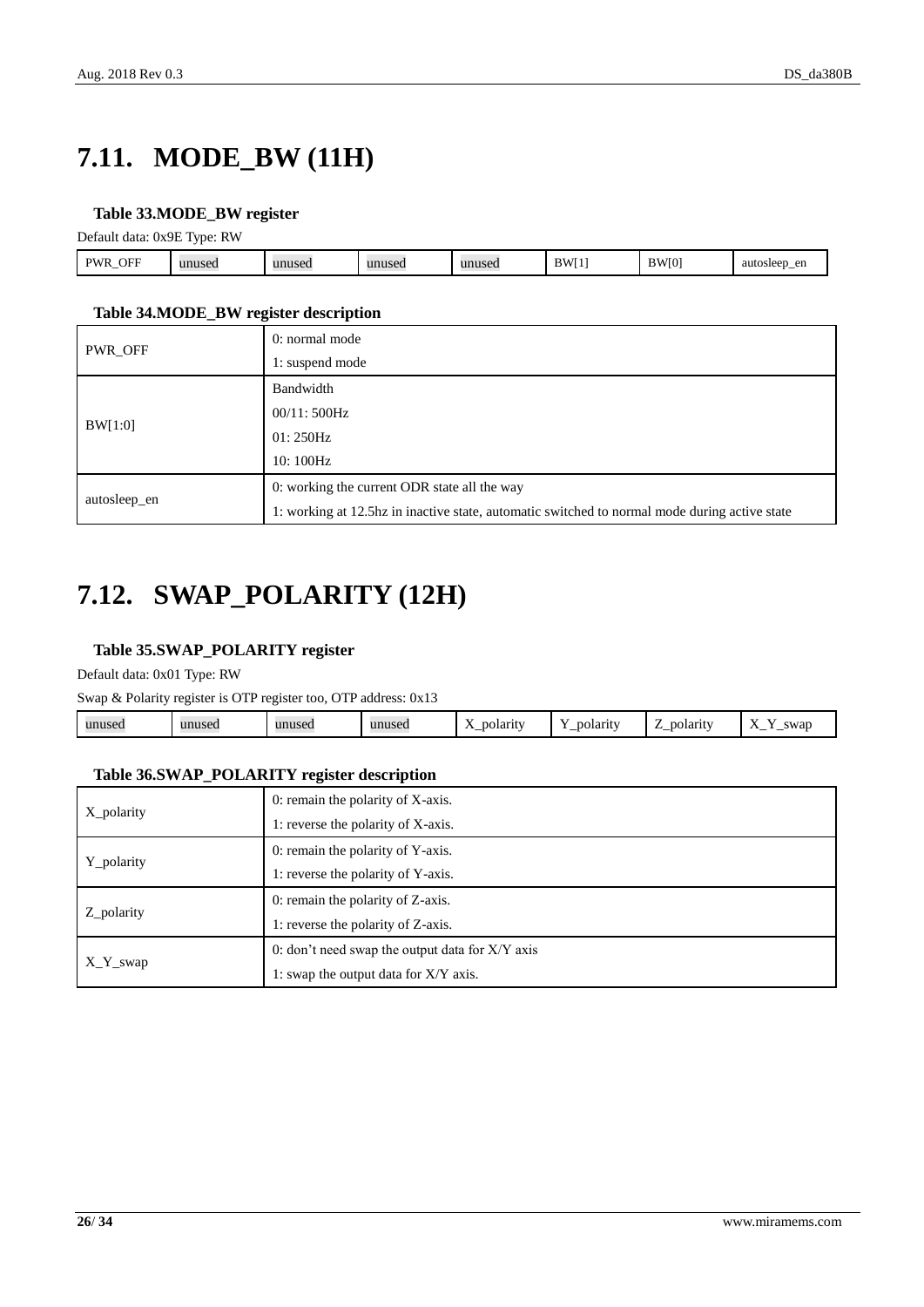## <span id="page-26-0"></span>**7.13. INT\_SET1 (16H)**

#### <span id="page-26-3"></span>**Table 37.INT\_SET1 register**

Default data: 0x00 Type: RW

| <b>INIT</b><br>source<br>-- | unused | unused | unuseo | unusec | --<br>$\alpha$ m<br>1nt<br>active<br>UI.<br>$\overline{\phantom{0}}$ | 1n1<br>en<br>$\mathbf{v}$<br>active<br>. —<br>—<br>—<br>--- | 1nt<br>en<br>active |
|-----------------------------|--------|--------|--------|--------|----------------------------------------------------------------------|-------------------------------------------------------------|---------------------|
|                             |        |        |        |        |                                                                      |                                                             |                     |

#### <span id="page-26-4"></span>**Table 38.INT\_SET1 register description**

|                 | 0: unfiltered data                              |
|-----------------|-------------------------------------------------|
| INT_source      | 1: filtered data(ODR)                           |
| active int en z | 0: disable the active interrupt for the z axis. |
|                 | 1: enable the active interrupt for the z axis.  |
| active int en y | 0: disable the active interrupt for the y axis. |
|                 | 1: enable the active interrupt for the y axis.  |
|                 | 0: disable the active interrupt for the x axis. |
| active int en x | 1: enable the active interrupt for the x axis.  |

## <span id="page-26-1"></span>**7.14. INT\_SET2 (17H)**

#### <span id="page-26-5"></span>**Table 39.INT\_SET2 register**

| Default data: 0x00 Type: RW |  |
|-----------------------------|--|

|  | unused | unused | unused | new<br>en<br>1nt<br>data<br>._<br>_<br>_ | unused | unusec | unused | unusec |
|--|--------|--------|--------|------------------------------------------|--------|--------|--------|--------|
|--|--------|--------|--------|------------------------------------------|--------|--------|--------|--------|

#### <span id="page-26-6"></span>**Table 40.INT\_SET2 register description**

|                    | 0: disable the new data interrupt. |
|--------------------|------------------------------------|
| new<br>data int en | : enable the new data interrupt.   |

## <span id="page-26-2"></span>**7.15. INT\_MAP1 (19H)**

#### <span id="page-26-7"></span>**Table 41.INT\_MAP1 register**

Default data: 0x00 Type: RW

| <b>INT</b><br>unused<br>001110<br>unusec<br>unuseo<br>$\mathbf{u}$<br>unused<br>145C<br>$\alpha$<br>LSULI<br>w<br>$\sim$<br>--<br>the contract of the contract of<br>$\sim$ |  |
|-----------------------------------------------------------------------------------------------------------------------------------------------------------------------------|--|
|-----------------------------------------------------------------------------------------------------------------------------------------------------------------------------|--|

#### <span id="page-26-8"></span>**Table 42.INT\_MAP1 register description**

| INT active | $\cdot$ 0: doesn't mapping active interrupt to INT |
|------------|----------------------------------------------------|
|            | 1: mapping active interrupt to INT                 |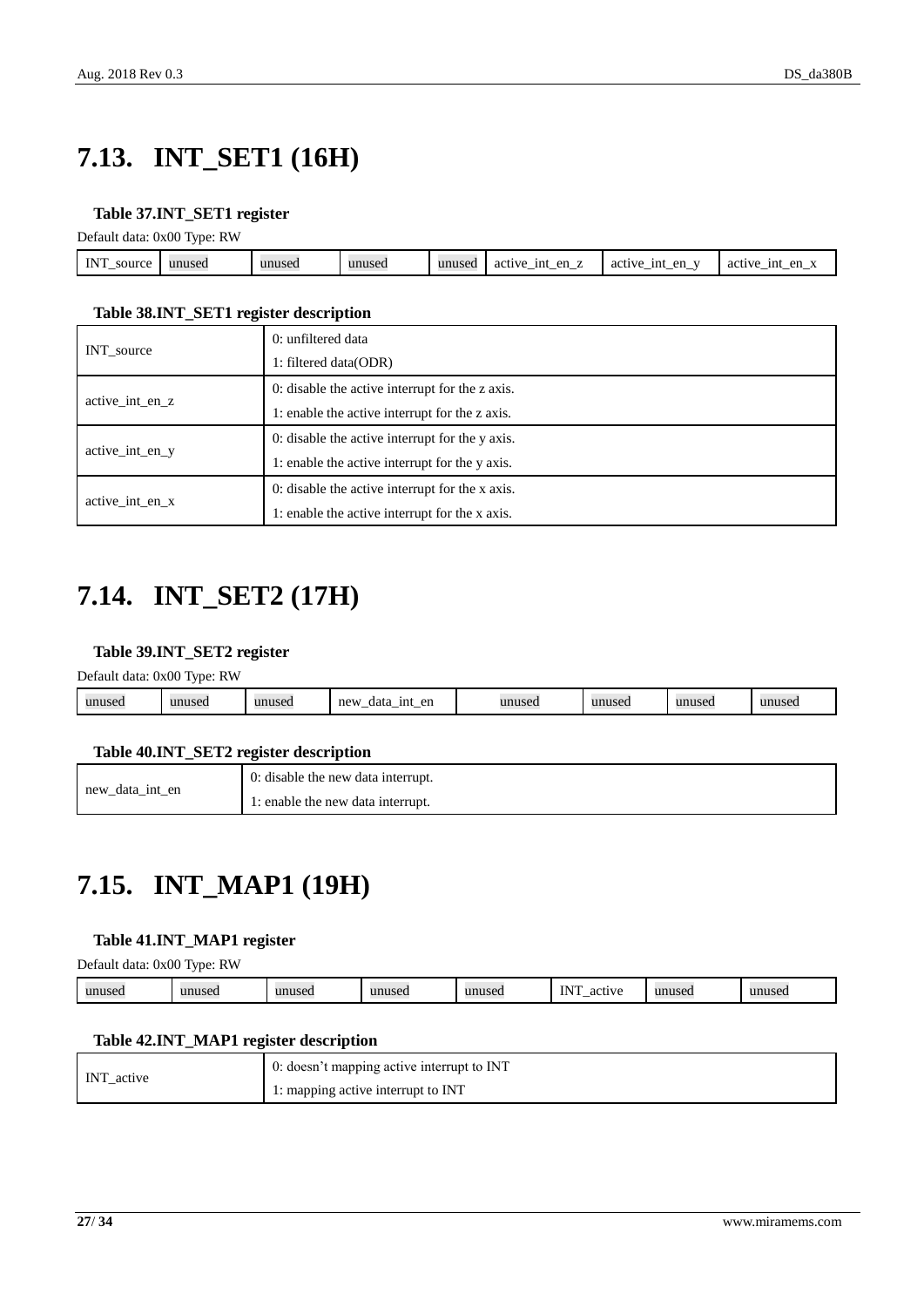## <span id="page-27-0"></span>**7.16. INT\_MAP2 (1AH)**

#### <span id="page-27-2"></span>**Table 43.INT\_MAP2 register**

|        | Default data: 0x00 Type: RW |        |        |        |        |        |        |                                 |  |
|--------|-----------------------------|--------|--------|--------|--------|--------|--------|---------------------------------|--|
| unused | unused                      | unused | unused | unused | unused | unused | unusec | <b>INT</b><br>new<br>_data<br>_ |  |

#### <span id="page-27-3"></span>**Table 44.INT\_MAP2 register description**

| data      | 0: doesn't mapping new data interrupt to INT |
|-----------|----------------------------------------------|
| $INT_new$ | 1: mapping new data interrupt to INT         |

## <span id="page-27-1"></span>**7.17. INT\_CONFIG (20H)**

#### <span id="page-27-4"></span>**Table 45.INT\_CONFIG register**

Default data: 0x01 Type: RW

|  | $\sqrt{ }$<br>Reset<br>ını<br>$\ddotsc$<br>-- | unusec | unused. | IIDIIC <sub>20</sub><br>LSCL. | $\mathbf{u}\mathbf{n}\mathbf{n}\mathbf{n}$<br>150. | 1011000<br>15 U | $-$<br>ΟC | $\sim$<br>Iv |
|--|-----------------------------------------------|--------|---------|-------------------------------|----------------------------------------------------|-----------------|-----------|--------------|
|--|-----------------------------------------------|--------|---------|-------------------------------|----------------------------------------------------|-----------------|-----------|--------------|

#### <span id="page-27-5"></span>**Table 46.INT\_CONFIG register description**

| Reset int | Write'1' to reset all latched int.       |
|-----------|------------------------------------------|
|           | 0: select push-pull output for INT       |
| INT od    | 1: selects OD output for INT             |
|           | 0: selects active level low for pin INT  |
| INT lvl   | 1: selects active level high for pin INT |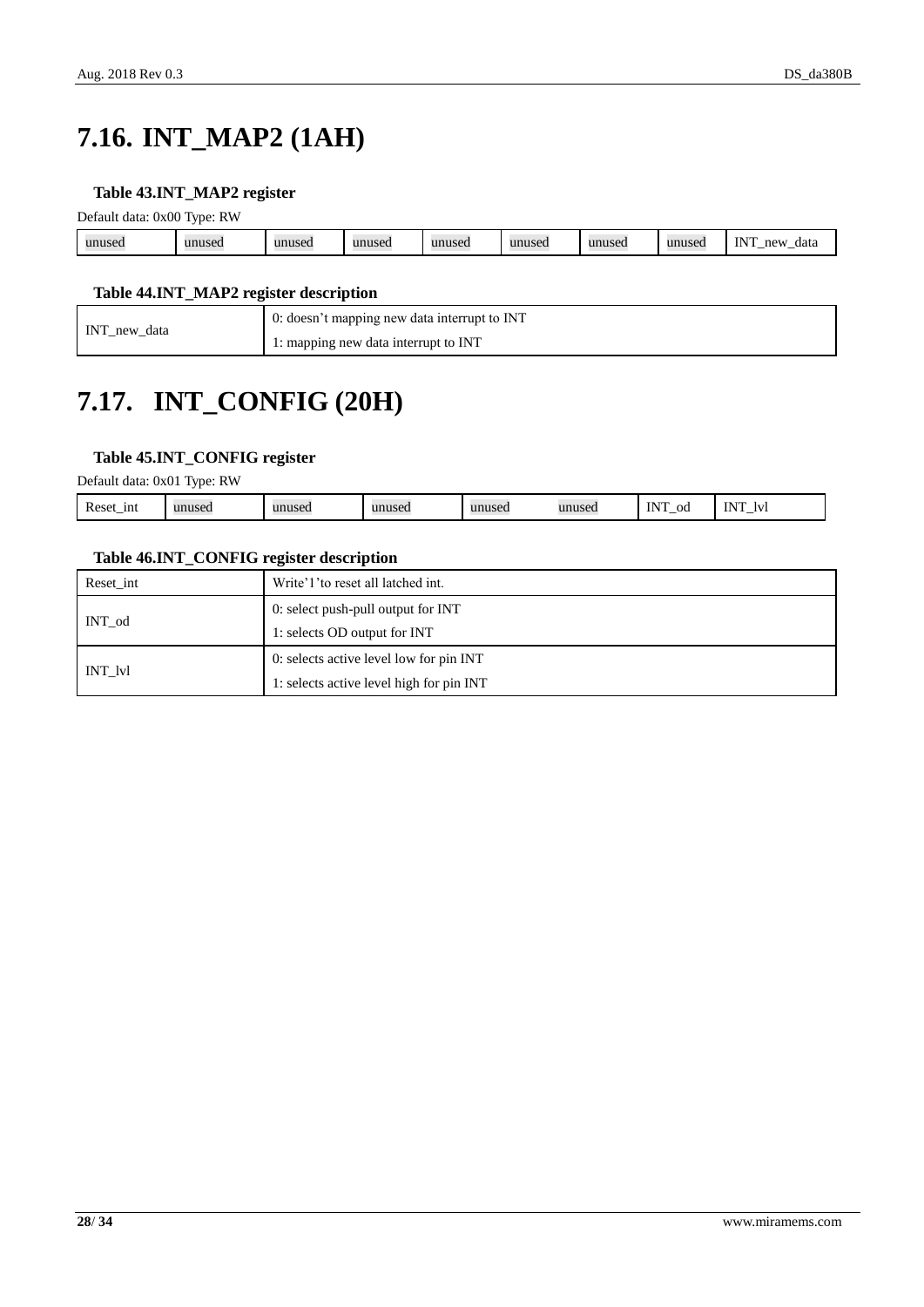## <span id="page-28-0"></span>**7.18. INT\_LATCH (21H)**

#### <span id="page-28-2"></span>**Table 47.INT\_LATCH register**

Default data: 0x00 Type: RW

| unused | 110Q<br>1112<br>unused | unused | unused | N<br>latch<br>$\overline{\phantom{a}}$<br> | $ m$ $-$<br>latch<br>ш<br><br>- | <b>The Terms of A</b><br>N<br>latch<br> | T T T T T T<br>IN<br>latch<br>., |
|--------|------------------------|--------|--------|--------------------------------------------|---------------------------------|-----------------------------------------|----------------------------------|
|        |                        |        |        |                                            |                                 |                                         |                                  |

#### <span id="page-28-3"></span>**Table 48.INT\_LATCH register description**

|                | 0000: non-latched             |
|----------------|-------------------------------|
|                | 0001: temporary latched 250ms |
|                | 0010: temporary latched 500ms |
|                | 0011: temporary latched 1s    |
|                | 0100: temporary latched 2s    |
|                | 0101: temporary latched 4s    |
|                | 0110: temporary latched 8s    |
|                | 0111: latched                 |
| latch_INT[3:0] | 1000: non-latched             |
|                | 1001: temporary latched 1ms   |
|                | 1010: temporary latched 1ms   |
|                | 1011: temporary latched 2ms   |
|                | 1100: temporary latched 25ms  |
|                | 1101: temporary latched 50ms  |
|                | 1110: temporary latched 100ms |
|                | 1111: latched                 |

## <span id="page-28-1"></span>**7.19. ACTIVE\_DUR (27H)**

#### <span id="page-28-4"></span>**Table 49.ACTIVE\_DUR register**

Default data: 0x00 Type: RW

| r a t<br><i>nactive</i><br>dur<br>$\overline{\phantom{a}}$ | <b>LOJ</b><br>durl 2<br>mactive | <b>CAN</b><br>mactive<br>durl<br>$\overline{\phantom{a}}$ | dur[0]<br>mactive<br>$\overline{\phantom{a}}$ | <b>EOT</b><br>durl 3<br>active<br>$\overline{\phantom{a}}$ | <b>EAT</b><br>durl2<br>active<br>$\overline{\phantom{a}}$ | durl<br>active | durl (<br>active<br>- |
|------------------------------------------------------------|---------------------------------|-----------------------------------------------------------|-----------------------------------------------|------------------------------------------------------------|-----------------------------------------------------------|----------------|-----------------------|
|                                                            |                                 |                                                           |                                               |                                                            |                                                           |                |                       |

#### <span id="page-28-5"></span>**Table 50.ACTIVE\_DUR register description**

| inactive_dur[4:0] | inactive duration time = $(inactive_dur + 1)*ODR_period$                |
|-------------------|-------------------------------------------------------------------------|
| active_dur[4:0]   | active duration time = $(\text{active\_dur} + 1)^* \text{ ODR\_period}$ |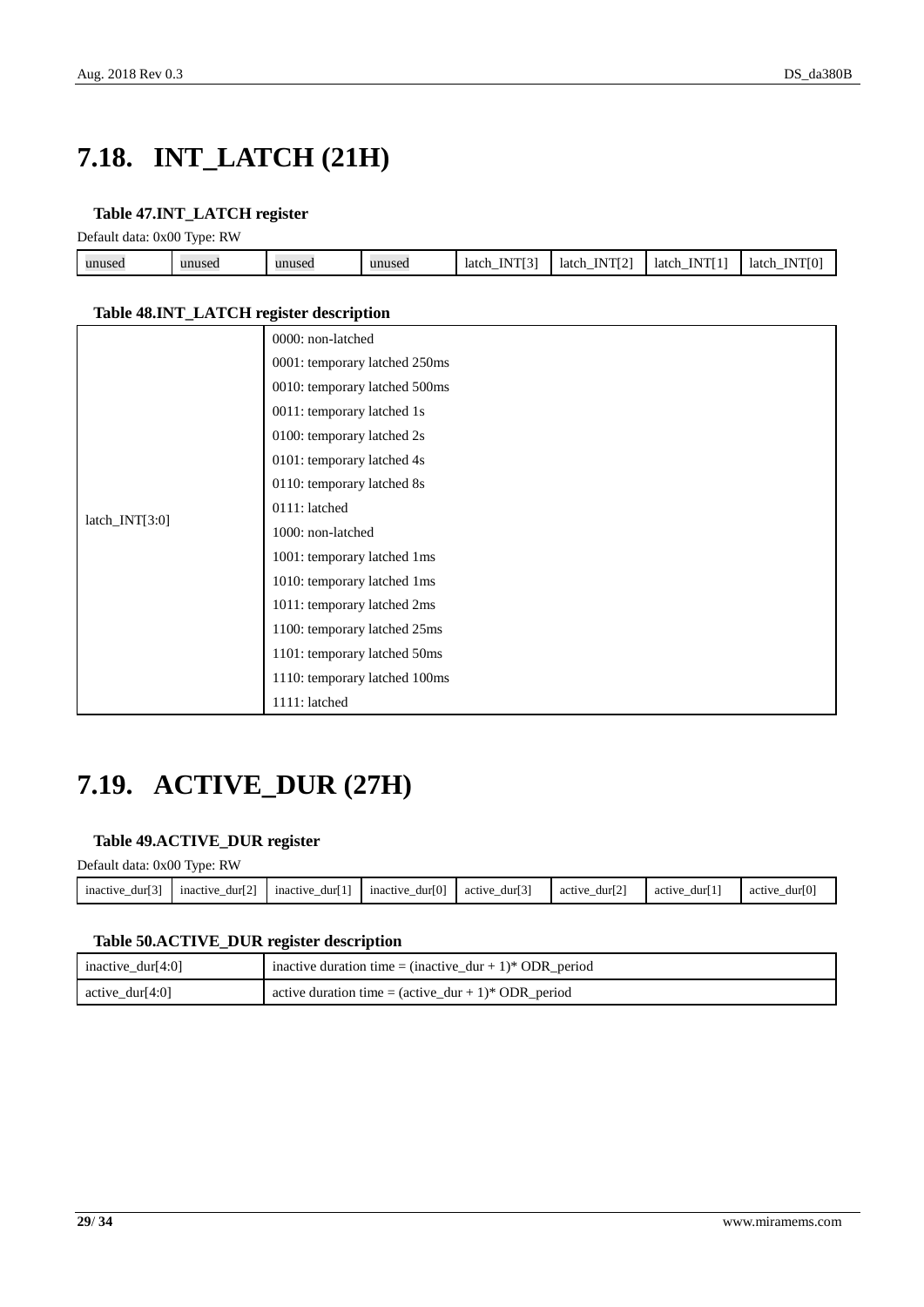## <span id="page-29-0"></span>**7.20. ACTIVE\_THS (28H)**

#### <span id="page-29-1"></span>**Table 51.ACTIVE\_THS register**

Default data: 0x14 Type: RW

| <b>COLLE</b><br>thľ<br>active | [6]<br>active the | $F - T$<br>active<br>th Ibl | th $[4]$<br>active<br>— | . [3]<br>th<br>active | $\Gamma$ 21<br>th $12$<br>active<br>— | th<br>active<br>— | th $[0]$<br>active |
|-------------------------------|-------------------|-----------------------------|-------------------------|-----------------------|---------------------------------------|-------------------|--------------------|
|                               |                   |                             |                         |                       |                                       |                   |                    |

#### <span id="page-29-2"></span>**Table 52.ACTIVE\_THS register description**

|                   | Threshold of active interrupt=active_th*K(mg) |
|-------------------|-----------------------------------------------|
|                   | $K = 3.91(2g \text{ range})$ ,                |
| active_th $[7:0]$ | $K = 7.81(4g \text{ range})$ ,                |
|                   | $K = 15.625(8g \text{ range}),$               |
|                   | $K = 31.25(16g \text{ range})$                |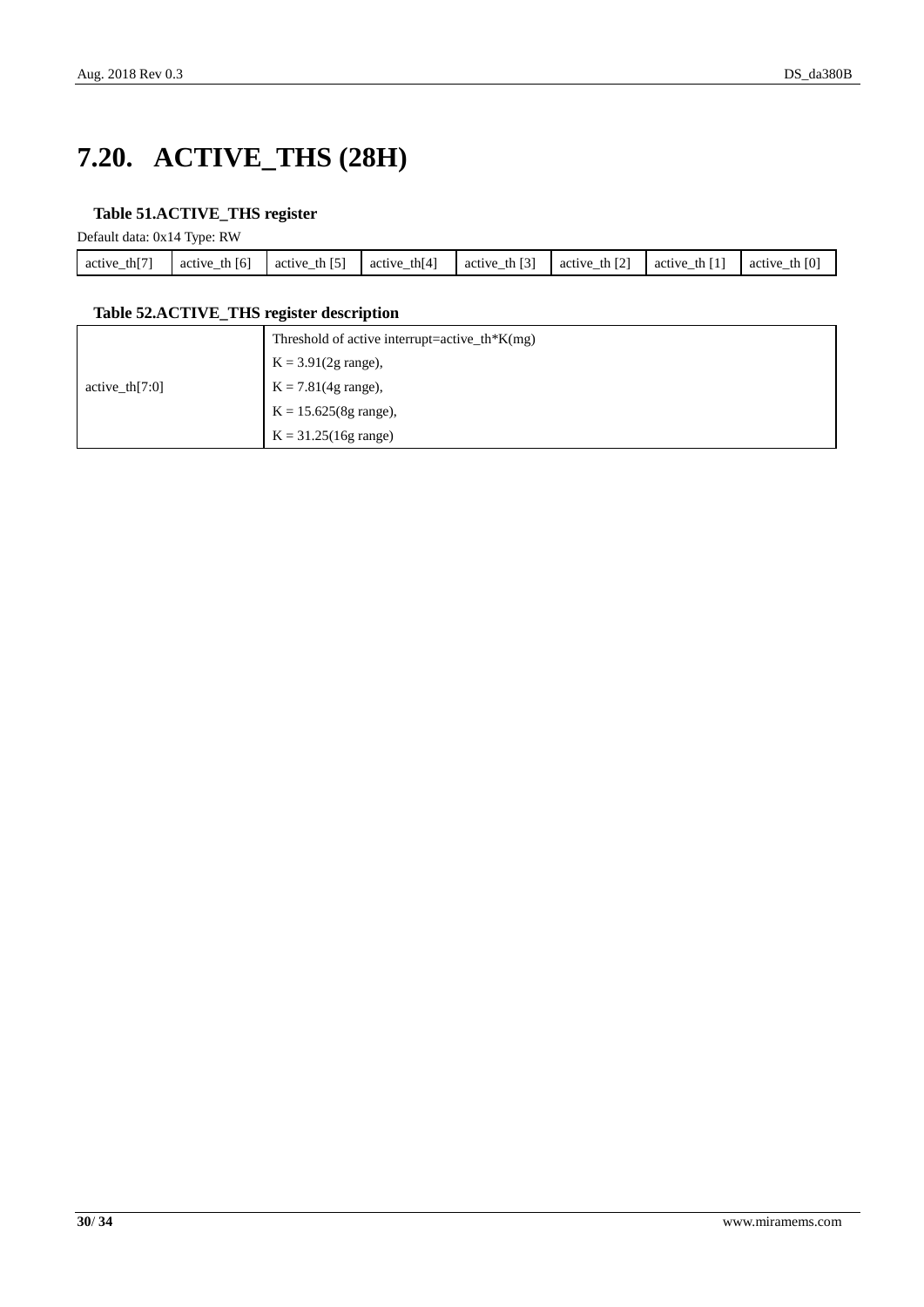# <span id="page-30-0"></span>**8. Package information**

### <span id="page-30-1"></span>**8.1.Outline dimensions**



<span id="page-30-2"></span>**Figure 8 10 Pin LGA Mechanical data and package dimensions**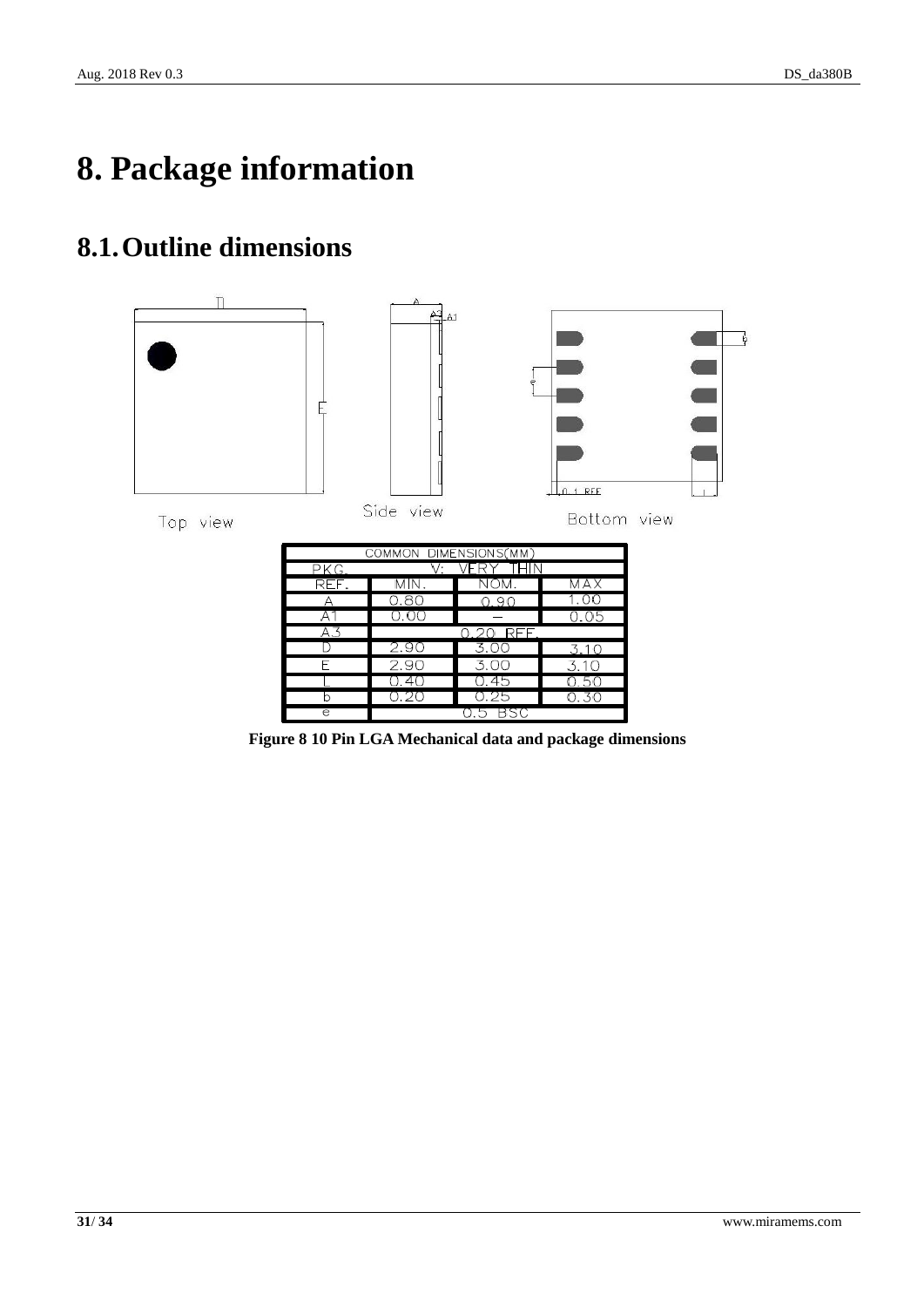### <span id="page-31-0"></span>**8.2.Tape and reel specification**

The da380B is shipped in a standard pizza box

The box dimension for 1 reel is: L x W x H =  $35cm x 35cm x 5cm$ 

da380B quantity: 5000pcs per reel, please handle with care.



<span id="page-31-1"></span>**Figure 9 Tape and reel dimension in mm**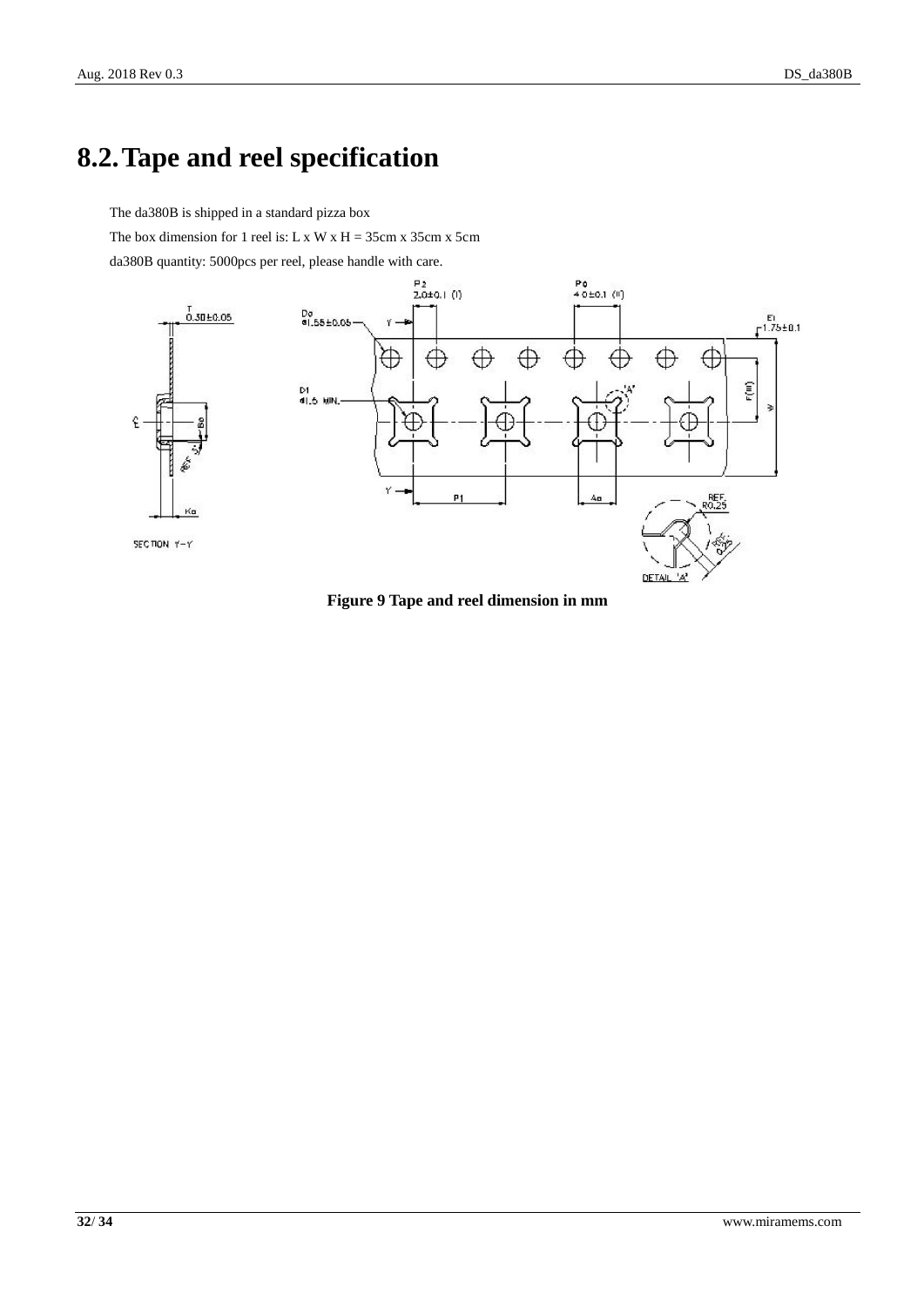# <span id="page-32-0"></span>**9. Reliability**

The qualification condition of MiraMEMS's products is based on the stress test qualification for integrated circuits, JEDEC JESD47H.01 Standard. The test summary is listed below.

#### <span id="page-32-1"></span>**Table 53.Accelerated Life Tests**

| <b>Test</b>                                  | Condition                      | <b>Oty/lot</b> | Lot | Acc/Rej | <b>Result</b> |
|----------------------------------------------|--------------------------------|----------------|-----|---------|---------------|
| High Temperature Storage (HTS)*              | 150C, 1000hrs                  | 77             |     | 0/1     | <b>PASS</b>   |
|                                              | JEDEC JESD22-A103D Condition A |                |     |         |               |
| High Temperature Operating Life Test (HTOL)* | 125C, 1000hrs, 3.63V biased    | 77             |     | 0/1     | <b>PASS</b>   |
|                                              | JEDEC JESD22-A108D             |                |     |         |               |
| Highly Accelerated Stress Test (uHAST)*      | 130C/85%, 96hrs                | 77             |     | 0/1     | <b>PASS</b>   |
|                                              | JEDEC JESD22-A118A Condition A |                |     |         |               |

\*Tests are preceded by MSL3 preconditioning in accordance with JEDEC JESD22-A113F

#### <span id="page-32-2"></span>**Table 54.Component Level Tests**

| <b>Test</b>               | <b>Condition</b>                             | Qty/lot | Lot            | Acc/Rej | <b>Result</b> |
|---------------------------|----------------------------------------------|---------|----------------|---------|---------------|
| Preconditioning(MSL3)     | 24hrs HTSL (125C) ->192Hrs WHTSL             | 77      | 3              | 0/1     | <b>PASS</b>   |
|                           | $(30C/60\% RH) + 3x$ PbFree Reflow, 260C max |         |                |         |               |
|                           | JEDEC JESD22-A113F                           |         |                |         |               |
| Temperature Cycle*        | $-40C-85C$ (air to air) 500 cycles           | 77      | 3              | 0/1     | <b>PASS</b>   |
|                           | JEDEC JESD22-A104D                           |         |                |         |               |
|                           | <b>Condition N</b>                           |         |                |         |               |
| <b>Shock Test</b>         | $10000G/0.2ms$ , $X/Y/Z$ 5 time/ direction   | 10      | 3              | 0/1     | <b>PASS</b>   |
|                           | JEDEC JESD22-B104C                           |         |                |         |               |
| <b>Vibration Test</b>     | sweep 20-2000Hz,                             | 10      | $\overline{2}$ | 0/1     | <b>PASS</b>   |
|                           | 4 times/direction                            |         |                |         |               |
|                           | JEDEC JESD22-B103B Condition 1               |         |                |         |               |
|                           | 60Hz_32h/direction                           |         |                |         |               |
| <b>ESD Susceptibility</b> | 2000V (HBM) JEDEC JS-001-2012                | 6       | 1              | 0/1     | <b>PASS</b>   |
|                           | 200V (MM) JEDEC JESD22-A115C                 | 6       | 1              | 0/1     | <b>PASS</b>   |
|                           | 500V (CDM) JEDEC JESD22-C101E                | 6       | $\mathbf{1}$   | 0/1     | <b>PASS</b>   |
| Latch-up                  | $\rightarrow$ +/-2Vcc, max                   | 6       | 1              | 0/1     | <b>PASS</b>   |
|                           | $\rightarrow$ +/-2lcc, max                   |         |                |         |               |
|                           | <b>JEDEC JESD-78D</b>                        |         |                |         |               |

\*Tests are preceded by MSL3 preconditioning in accordance with JEDEC JESD22-A113F